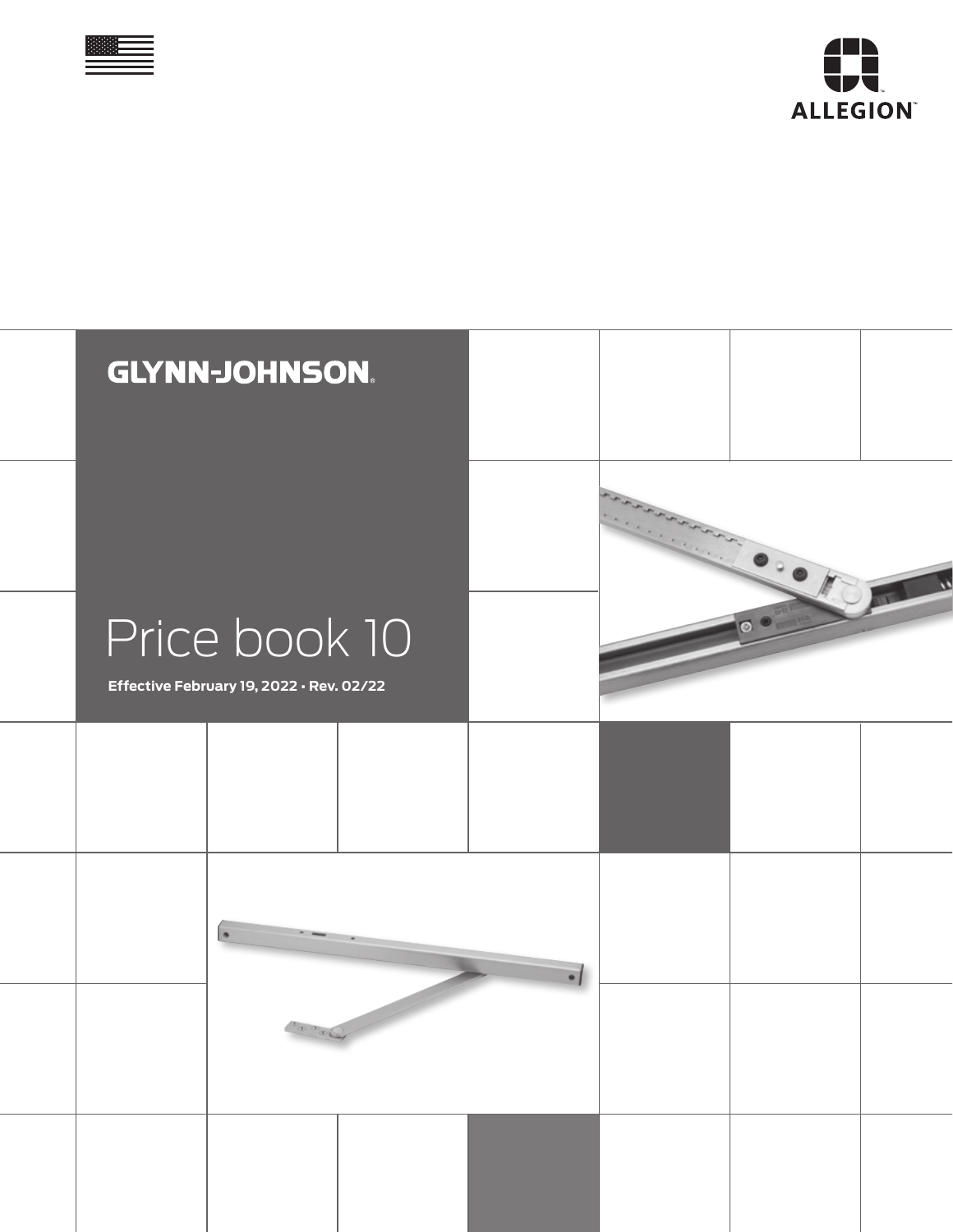#### <span id="page-1-0"></span>**This price list supersedes and cancels all previous price lists. Prices shown are subject to change without notice.**

#### **Administrative Offices**

Allegion Administrative Office 11819 N. Pennsylvania St. Carmel, IN 46032 allegion.com/us

#### **Placing orders**

You can place orders with Allegion via the fax number or email listed below: Fax#:1-877-424-8494 Email: Allegion\_Orders@allegion.com

#### **Customer Care**

Our Customer Care Representatives are available for questions or assistance. You can reach them at **877-671-7011** (Press 1 for Sales Support | Press 2 for Product Support | Press 3 for RSO) or through the email addresses listed below:

#### **Sales Support**

support@allegion.com

#### **Technical Product Support**

**Hinges, O/H Stops, Accessories** Accessories\_TechProdSupport@allegion.com

#### **Request for Quote**

**Carolinas** *(North Carolina, South Carolina, Virginia)*  Carolinas.Quotes@allegion.com

**Central**  *(Arkansas, Illinois, Iowa, Kansas, Missouri, Nebraska, Oklahoma)* Central.Quotes@allegion.com

**Chicago**  *(Illinois-Northern, Wisconsin)* Chicago.Quotes@allegion.com

**Florida** Florida.Quotes@allegion.com

**Great Lakes**  *(New York, Pennsylvania)* GreatLakes.Quotes@allegion.com

**Metro New York** Metro.Quotes@allegion.com **Michigan** Michigan.Quotes@allegion.com

**Mid Atlantic North** *(New York, Pennsylvania)* Mid.Atlantics.north.quotes@allegion.com

**Mid Atlantic South** *(Delware, Maryland, New Jersey)* Mid.Atlantics.south.quotes@allegion.com

**Midwest** *(Indiana, Kentucky, Ohio, West Virginia)* Midwest.Quotes@allegion.com

**Mountain States**  *(Colorado, Idaho, Montana, Nevada, Utah, Wyoming)* Mtn.States.Quotes@allegion.com

**New England** *(Connecticut, Main, Massachusetts, New Hampshire, Rhode Island, Vermont)* NewEngland.Quotes@allegion.com

**North Central**  *(Minnesota, North Dakota, South Dakota)* NorthCentral.Quotes@allegion.com

**Northern California**  NoCal.Quotes@allegion.com

**Northwest** *(Alaska, Oregon, Washington)* Northwest.Quotes@allegion.com

**South** *(Alabama, Georgia, Louisiana, Mississippi, Tennessee)* South.Quotes@allegion.com

**Southern California**  *(California-Southern, Hawaii)* SoCal.Quotes@allegion.com

**Southwest**  *(Arizona, New Mexico)* Southwest.Quotes@allegion.com

**Texas** Texas.Quotes@allegion.com

PLEASE NOTE: For authorized FASTTRACKIIII customers, please refer to FASTTRACKIII Price Book for products **available in 24-hour or 5-days.** 

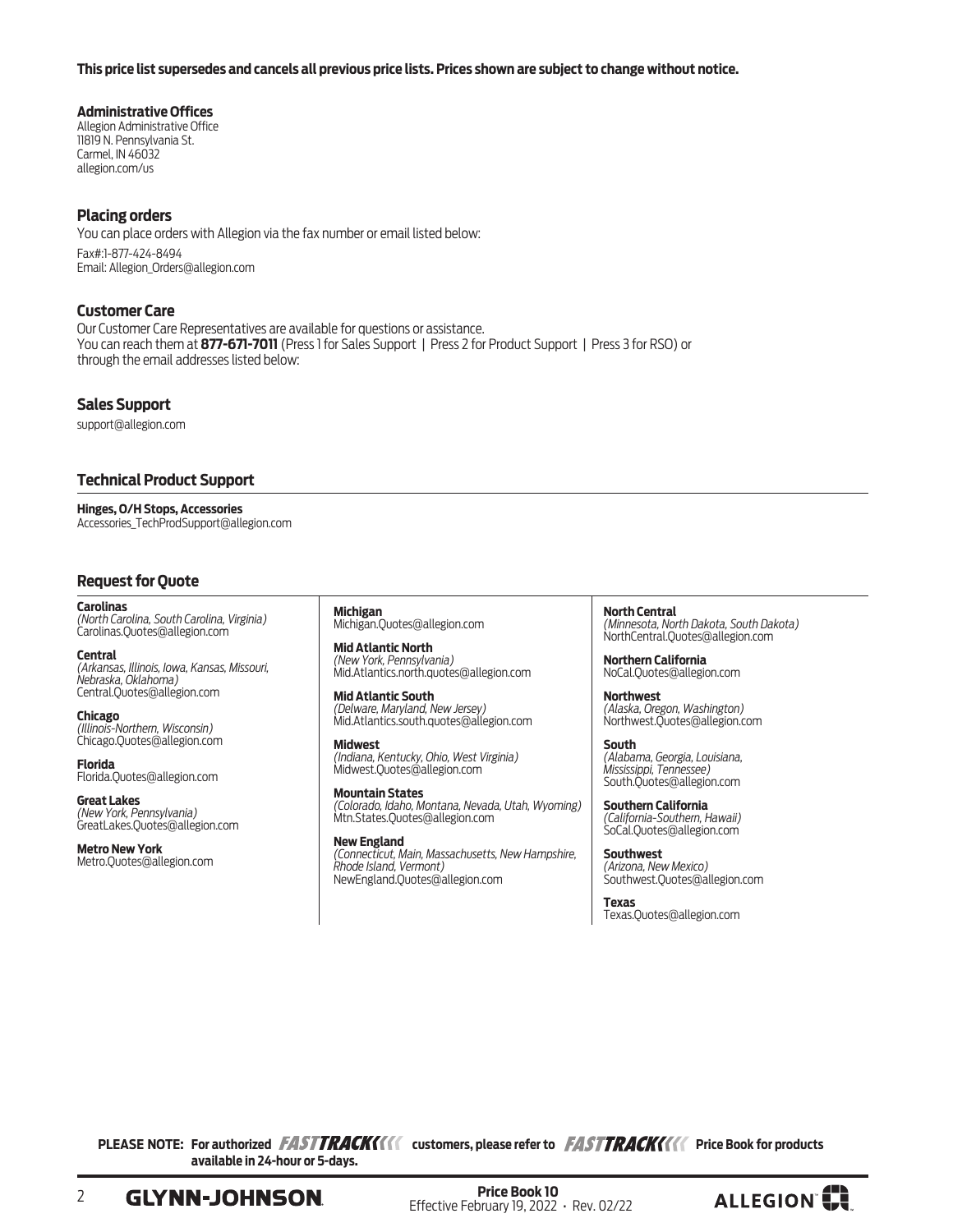| Lontents |  |
|----------|--|
|          |  |
|          |  |

### **[PRODUCTS](#page-3-0)**

Contents

| <b>Overhead Holdes &amp; Stops</b> |  |  |
|------------------------------------|--|--|
|------------------------------------|--|--|

### **[Push/Pull \(Hospital\) Latches](#page-10-0)**

### **[PARTS](#page-11-0)**

| Parts for 79 and 79 Series Overhead Holders & Stops 13-16 |  |
|-----------------------------------------------------------|--|
| Parts for 80/81 Series Overhead Holders & Stops16-17      |  |
| Parts for 90 Series Overhead Holders & Stops18-19         |  |
|                                                           |  |
| Parts for 410/450 Series Overhead Holders & Stops  22-24  |  |

### **Finish List** (Nearest US and BHMA Equivalents)

| $U.S.$ #           | <b>BHMA#</b> | <b>Description</b>                      |
|--------------------|--------------|-----------------------------------------|
| US3                | 605          | Brass, Bright                           |
| US4                | 606          | Brass, Satin                            |
| US <sub>10</sub>   | 612          | Bronze, Satin                           |
| US10B              | 613          | Bronze, Dark Oxidized Satin, Oil Rubbed |
| US <sub>26</sub>   | 625          | Chromium Plated, Bright                 |
| US <sub>26</sub> D | 626          | Chromium Plated, Satin                  |
| US <sub>28</sub>   | 628          | Aluminum, Clear Anodized, Satin         |
| <b>US32</b>        | 629          | Stainless Steel, Bright                 |
| US32D              | 630          | Stainless Steel, Satin                  |
| 313AN              | 710          | Aluminum. Dark Bronze Anodized          |

| Glynn-<br><b>Johnson</b><br>Finish# | <b>BHMA#</b> | The following are powder-coat<br>painted finishes: |
|-------------------------------------|--------------|----------------------------------------------------|
| SP <sub>10</sub>                    | 691          | <b>Bronze</b>                                      |
| SP <sub>4</sub>                     | 706          | <b>Brass</b>                                       |
| <b>SP28</b>                         | 689          | Aluminum                                           |
| <b>SPBLK</b>                        | 622          | <b>Black</b>                                       |
| SP313                               | 695          | Dark Bronze                                        |
| 652                                 | 652          | Chrome-Like Coating on Steel                       |
|                                     |              |                                                    |

*For a list of available BAA/ARRA compliant products please contact your local RSO or sales representative to see the Allegion BAA/ARRA catalog.*

### **Policies and documents**

The purchase of Allegion products is governed by the Allegion Authorized Seller Program. For program terms and conditions, and other program details, please visit: www.allegion.com/AuthorizedSeller.

For Warranty information, visit us.allegion.com/warranty or contact Customer Service at 877-671-7011.

**Markings Cartons:** Markings (e.g., door locations, stock reference numbers) on individual product cartons will be provided with no charge.

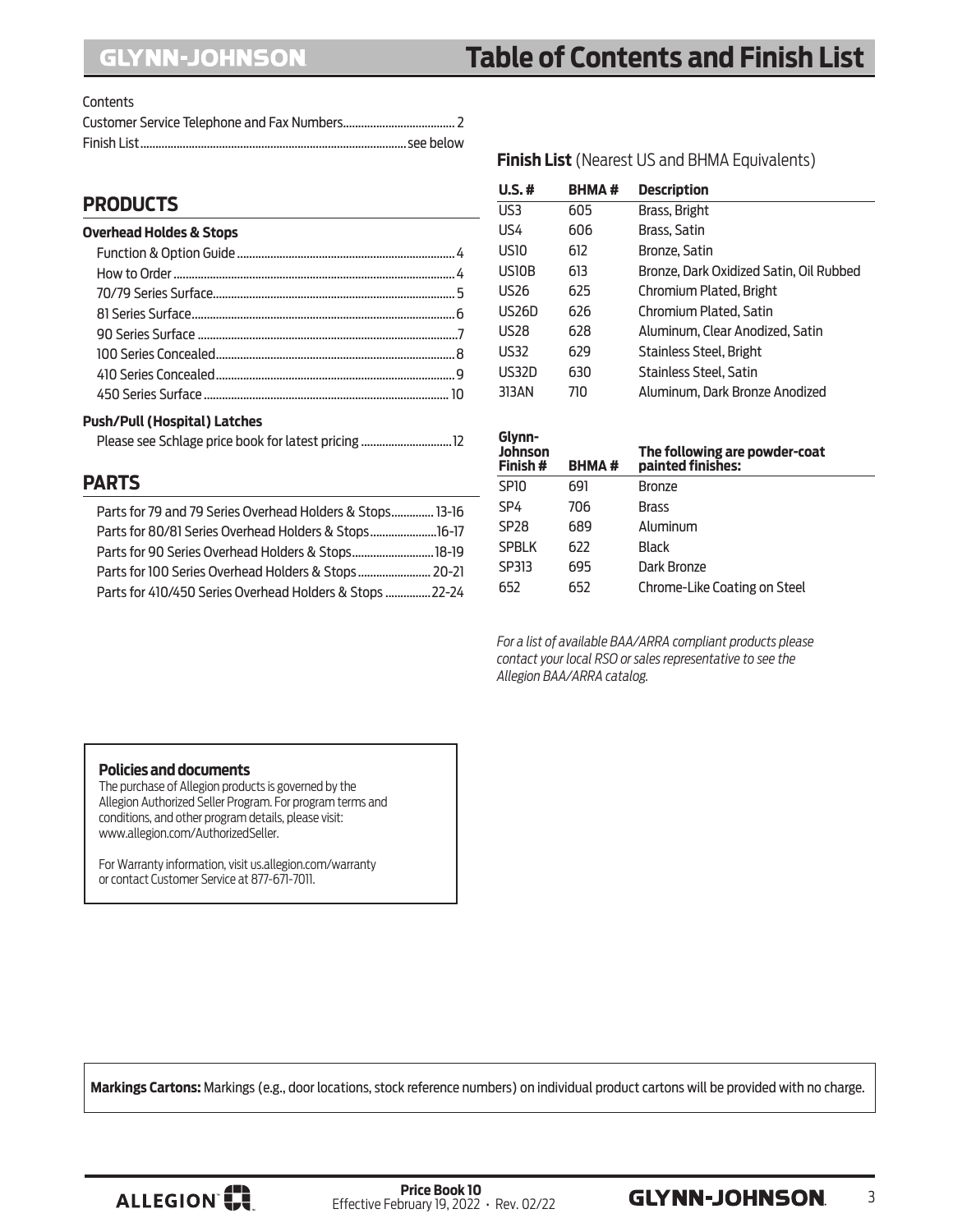### <span id="page-3-0"></span>**Function & Option Guide Series 70, 79, 81, 90, 100, 410 & 450**

| <b>Designation</b>         | <b>Description</b>                                                                                                                                                                                                                                                                                                              | <b>Available on these series</b> |    |    |    |              |     |     |
|----------------------------|---------------------------------------------------------------------------------------------------------------------------------------------------------------------------------------------------------------------------------------------------------------------------------------------------------------------------------|----------------------------------|----|----|----|--------------|-----|-----|
|                            | <b>Holder &amp; Stop Functions</b>                                                                                                                                                                                                                                                                                              | 70                               | 79 | 81 | 90 | 100          | 410 | 450 |
| H suffix                   | HOLD OPEN & STOP - The hold open function may be<br>turned on or off on all models except the 410's and 450's.<br>The tension on the hold open is adjustable so that one<br>can adjust the amount of force required to pull the door<br>out of hold open on all except the 81 Series. All holders<br>include the STOP function. |                                  |    |    |    |              |     |     |
| $F$ suffix                 | FRICTION HOLD OPEN - Multi-point hold open<br>mechanism. Tension on hold open is adjustable.                                                                                                                                                                                                                                    |                                  |    |    |    |              |     |     |
| <b>HP</b> suffix           | NTERNAL HOLD OPEN & STOP - The hold open<br>mechanism is contained completely within the channel.<br>The hold open is automatic and is not field selectable or<br>adiustable.                                                                                                                                                   |                                  |    |    |    |              |     |     |
| <b>Stop Only Functions</b> |                                                                                                                                                                                                                                                                                                                                 |                                  |    |    |    |              |     |     |
| S suffix                   | <b>STOP-ONLY</b> $-$ A shock-absorbing spring stops the door.                                                                                                                                                                                                                                                                   |                                  |    |    |    |              |     |     |
| <b>SE</b> suffix           | <b>STOP-ONLY with Single Point Hold-Open ELECTRONIC</b><br><b>Closer</b> $-$ The shock-absorbing spring ground in the<br>standard Stop-Only holders is replaced by an<br>adjustable fixed stop block.                                                                                                                           |                                  |    |    |    |              |     |     |
| <b>Options</b>             |                                                                                                                                                                                                                                                                                                                                 |                                  |    |    |    |              |     |     |
| <b>ADJ</b> suffix          | <b>ADJUSTABLE JAMB BRACKET</b> - This option provides<br>for manual setting of the degree of opening, from 85 to<br>110 degrees. The standard jamb bracket is replaced by a<br>12" track.                                                                                                                                       |                                  |    |    |    |              |     |     |
| $CJ$ suffix                | <b>CLOSER JAMB BRACKET</b> - For use with LCN 5030<br>Closers. Specify Handing (LH or RH).                                                                                                                                                                                                                                      |                                  |    |    |    | $\checkmark$ |     |     |
| <i>J</i> suffix            | <b>ANGLE JAMB BRACKET</b> $-$ An angle jamb bracket is<br>provided to convert standard unit to hinge side or flush<br>transom mounting.                                                                                                                                                                                         |                                  |    |    |    |              |     |     |

#### **Door Thickness**

Surface Overheads are furnished for standard 1-3/4˝ thick doors. For doors over 1-3/4˝ up to 2-1/4˝, please specify when ordering - no additional charge. Other thicknesses available, please specify when ordering - additional charge.

### **Overhead Holders and Stops – How to Order**



*\*Please refer to individual Overhead Series price book pages for availability of finish, size, function and options.*

 **Prices subject to change without notice.**

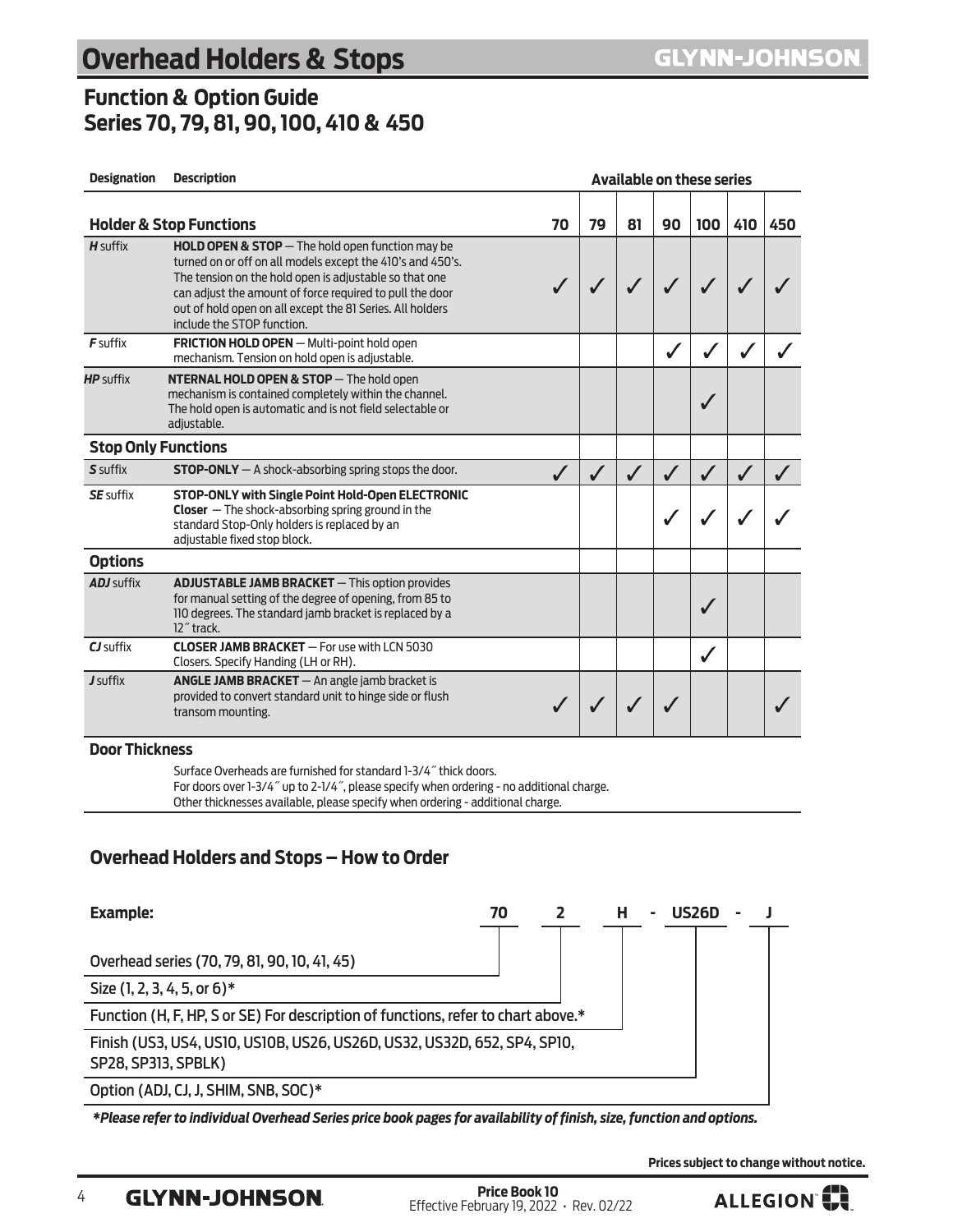## **Overhead Holders & Stops**

### <span id="page-4-0"></span>**70 Series Heavy-Duty 79 Series Extra Heavy-Duty Surface Overhead Holders & Stops**



|             |                              | <b>US10,</b> | <b>US3, US4,</b><br><b>US10B, US15,</b> | <b>SP4, SP10,</b><br><b>SP313,</b> |
|-------------|------------------------------|--------------|-----------------------------------------|------------------------------------|
| Item*       | <b>Description</b>           | <b>US26D</b> | US26, 643E/716                          | <b>BLK</b>                         |
| 702H        | 70 Series, Size 2, Hold-Open | \$302        | \$324                                   | \$287                              |
| 703H        | 70 Series, Size 3, Hold-Open | 302          | 324                                     | 287                                |
| 704H        | 70 Series, Size 4, Hold-Open | $302**$      | 324                                     | 287                                |
| 705H        | 70 Series, Size 5, Hold-Open | 302          | 324                                     | 287                                |
| 706H        | 70 Series, Size 6, Hold-Open | 302          | 324                                     | 287                                |
| <b>702S</b> | 70 Series, Size 2, Stop-Only | 302          | 324                                     | 287                                |
| <b>703S</b> | 70 Series, Size 3, Stop-Only | 302          | 324                                     | 287                                |
| 704S        | 70 Series, Size 4, Stop-Only | $302**$      | 324                                     | 287                                |
| <b>705S</b> | 70 Series, Size 5, Stop-Only | 302          | 324                                     | 287                                |
| 706S        | 70 Series, Size 6, Stop-Only | 302          | 324                                     | 287                                |
| 792H        | 79 Series, Size 2, Hold-Open | 775          | 784                                     | 576                                |
| 793H        | 79 Series, Size 3, Hold-Open | 775          | 784                                     | 576                                |
| 794H        | 79 Series, Size 4, Hold-Open | 775          | 784                                     | 576                                |
| 795H        | 79 Series, Size 5, Hold-Open | 775          | 784                                     | 576                                |
| 796H        | 79 Series, Size 6, Hold-Open | 775          | 784                                     | 576                                |
| 792S        | 79 Series, Size 2, Stop-Only | 775          | 784                                     | 576                                |
| <b>793S</b> | 79 Series, Size 3, Stop-Only | 775          | 784                                     | 576                                |
| 794S        | 79 Series, Size 4, Stop-Only | 775          | 784                                     | 576                                |
| 795S        | 79 Series, Size 5, Stop-Only | 775          | 784                                     | 576                                |
| 796S        | 79 Series, Size 6, Stop-Only | 775          | 784                                     | 576                                |
|             |                              |              |                                         |                                    |

**\* For help in determining the size, please see chart below.**

*\*\* Note: 704H US26D and 704S US26D available in Fast Track and ProXpress*

|                                |                                         |              |              | <b>List Add</b>                                         |                                                    |
|--------------------------------|-----------------------------------------|--------------|--------------|---------------------------------------------------------|----------------------------------------------------|
| <b>Options and Accessories</b> |                                         |              | <b>US10.</b> | <b>US3, US4,</b><br><b>US10B, US15,</b><br><b>US26.</b> | <b>SP28,</b><br><b>SP4, SP10,</b><br><b>SP313,</b> |
| <b>Item</b>                    | <b>Description</b>                      | <b>US32D</b> | <b>US26D</b> | 643E/716                                                | <b>BLK</b>                                         |
| J suffix (70 series)*          | Angle Jamb Bracket                      |              | \$72         | \$72                                                    | \$72                                               |
| J suffix (79 series)*          | Angle Jamb Bracket                      |              | 161          | 161                                                     | 161                                                |
| SNB-1 suffix (70)              | Sex bolt (set) --- Doors up to 2" thick |              | 43           | 43                                                      | 43                                                 |
| SNB-2 suffix (70)              | Sex bolt (set) --- Doors up to 3" thick |              | 53           | 53                                                      | 53                                                 |
| SNB-1 suffix (79)              | Sex bolt (set) --- Doors up to 2" thick |              | 86           | 86                                                      | 86                                                 |
| SNB-2 suffix (79)              | Sex bolt (set) --- Doors up to 3" thick |              | qq           | 99                                                      | 99                                                 |
| SOC suffix (70)                | Pin-in-Socket Security Screws           | 41           | -            | $\overline{\phantom{a}}$                                |                                                    |
| SOC suffix (79)                | Pin-in-Socket Security Screws           | 38           | ٠            | $\overline{\phantom{a}}$                                |                                                    |
|                                |                                         |              |              |                                                         |                                                    |
| <b>AJK70*</b>                  | 70 Series Angle Jamb Bracket Kit        |              | 96           | 96                                                      | 96                                                 |
| AJK 79*                        | 79 Series Angle Jamb Bracket Kit        |              | 214          | 214                                                     | 214                                                |
| For Door thicknesses Over 3"   |                                         |              | 112          | 112                                                     | 112                                                |
|                                |                                         |              |              |                                                         |                                                    |

*\* Note: Angle Jamb Brackets affix to Standard Jamb Brackets to allow for flush transom.*

*Conversion Kits are sold separately in the Parts Price List.*

### **Optional Finishes** – RAL Powder-Coat Finish (For information on available colors, consult factory)

| <b>Item</b>             | <b>Description</b>                        | <b>List Add</b> |
|-------------------------|-------------------------------------------|-----------------|
| 1 - 10 Units            | List Add to Stainless Steel (US32D) price | \$124           |
| 11 - 25 Units           | List Add to Stainless Steel (US32D) price | 86              |
| <b>26 or more Units</b> | List Add to Stainless Steel (US32D) price | 6 <sup>3</sup>  |

#### **70 & 79 Series Sizing Chart –** This chart illustrates the most common types of hinging & door opening sizes. For unusual door or hinge details, consult Glynn-Johnson's Technical Support.

Opening size with doors hung with:

| <b>Series &amp; Size</b> | <b>Butts / Offset Pivots</b> | <b>Center Pivots</b> |
|--------------------------|------------------------------|----------------------|
| 702 & 792                | $23 - 1/16$ " $-27$ "        | 27-1/16"-33"         |
| 703 & 793                | 27-1/16"-33"                 | 33-1/16"-39"         |
| 704 & 794                | 33-1/16"-39"                 | 39-1/16"-45"         |
| 705 & 795                | 39-1/16"-45"                 | 45-1/16"-51"         |
| 706 & 796                | 45-1/16"-54"                 | $51 - 1/16$ "-59"    |

 **Prices subject to change without notice.** Bold pricing indicates item is in stock and available for **Fast Track** and **ProXpress**.



**Price Book 10**  Effective February 19, 2022 • Rev. 02/22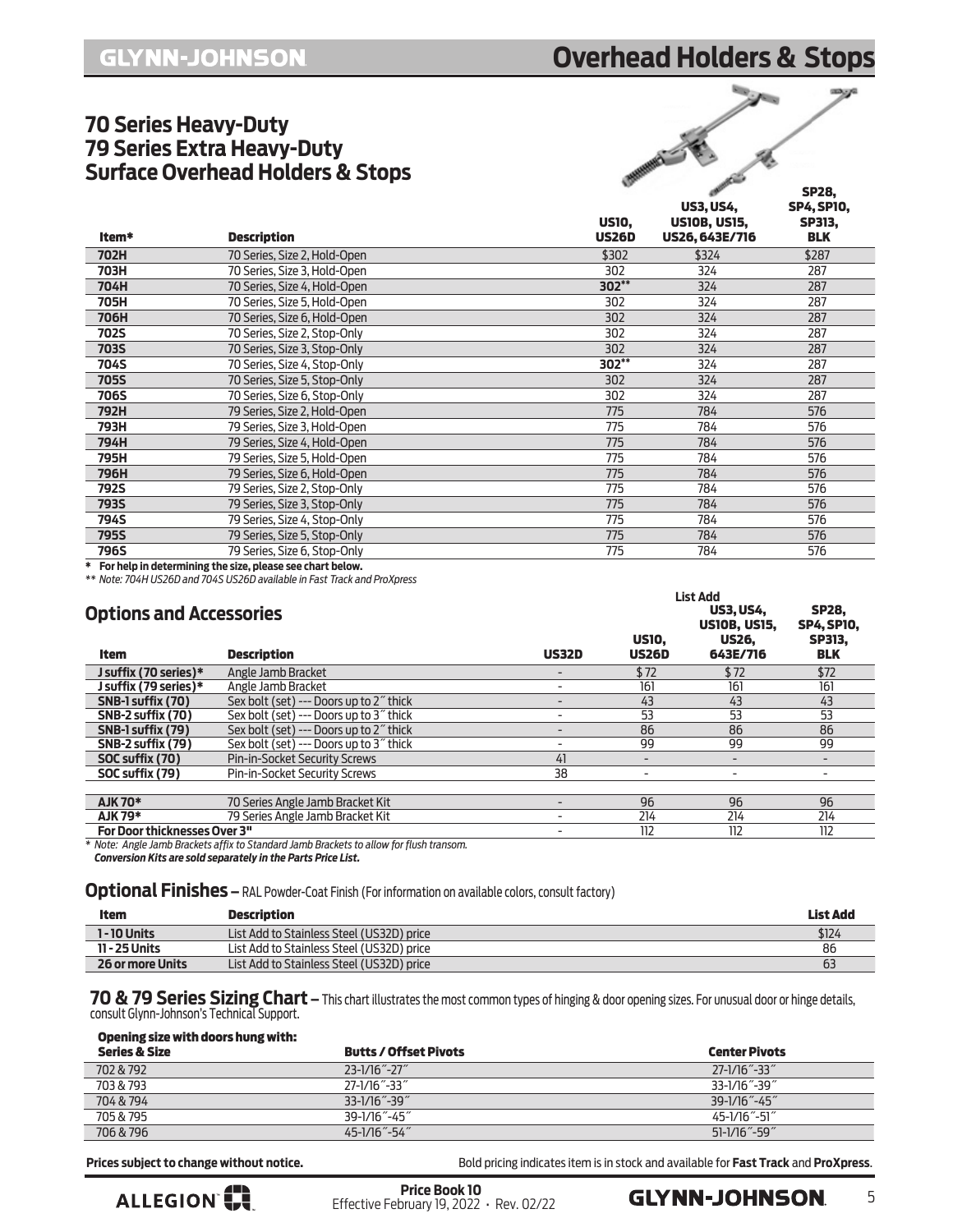<span id="page-5-0"></span>(Formerly 80 Series)

US4, US10,



| Item*       | <b>Description</b>           | <b>US32D</b> | U54, USIU,<br><b>US10B, US15,</b><br>643E/716.<br><b>BLK</b> | <b>US3, US26,</b><br><b>US32</b> | 652   |
|-------------|------------------------------|--------------|--------------------------------------------------------------|----------------------------------|-------|
| 813H        | 81 Series, Size 3, Hold-Open | \$421        | \$481                                                        | \$501                            | \$360 |
| 814H        | 81 Series, Size 4, Hold-Open | 421          | 481                                                          | 501                              | 360   |
| 815H        | 81 Series, Size 5, Hold-Open | 421          | 481                                                          | 501                              | 360   |
| 816H        | 81 Series, Size 6, Hold-Open | 421          | 481                                                          | 501                              | 360   |
| <b>813S</b> | 81 Series, Size 3, Stop-Only | 368          | 422                                                          | 445                              | 308   |
| <b>814S</b> | 81 Series, Size 4, Stop-Only | 368          | 422                                                          | 445                              | 308   |
| <b>815S</b> | 81 Series, Size 5, Stop-Only | 368          | 422                                                          | 445                              | 308   |
| 816S        | 81 Series, Size 6, Stop-Only | 368          | 422                                                          | 445                              | 308   |
|             |                              |              |                                                              |                                  |       |

*\* For help in determining size, please see chart below.*

### **Options and Accessories**

| Item*                                              | <b>Description</b>                    | <b>List Add</b><br><b>All Finishes</b> |
|----------------------------------------------------|---------------------------------------|----------------------------------------|
| J suffix                                           | Angle Jamb Bracket                    | \$58                                   |
| SHIM-1 suffix                                      | 1/4" Shim for Blade Stop Mounting     | 31                                     |
| SHIM-2 suffix                                      | 1/2" Shim for Blade Stop Mounting     | 39                                     |
| SHIM-3 suffix                                      | 3/4" Shim for Blade Stop Mounting     | 61                                     |
| <b>SOC suffix</b><br>Pin-in-Socket Security Screws |                                       | 34                                     |
|                                                    |                                       |                                        |
| <b>AJK 81*</b>                                     | Angle Jamb Bracket Kit                | 78                                     |
| <b>SHK 81-1</b>                                    | 1/4" Shim Kit for Blade Stop Mounting | 31                                     |
| <b>SHK 81-2</b>                                    | 1/2" Shim Kit for Blade Stop Mounting | 39                                     |
| <b>SHK 81-3</b>                                    | 3/4" Shim Kit for Blade Stop Mounting | 61                                     |
| For Door Thickness over 21/4"                      |                                       | 108                                    |
|                                                    |                                       |                                        |

*\* Note: Angle Jamb Brackets affix to Standard Jamb Brackets to allow for flush transom or hinge side mounting (stop-only models). Conversion Kits are sold separately in the Parts Price List.*

**81 Series Sizing Chart –** This chart illustrates the most common types of hinging & door opening sizes. For unusual door or hinge details, consult Glynn-Johnson's Technical Support.

| Opening size with doors hung with:<br><b>Series &amp; Size</b> | <b>Butts / Offset Pivots</b> | <b>Center Pivots</b> |
|----------------------------------------------------------------|------------------------------|----------------------|
| 813                                                            | $77 - 1/16" - 33"$           | $33 - 1/16" - 39"$   |
| 814                                                            | 33-1/16"-39"                 | $39 - 1/16" - 45"$   |
| 815                                                            | $39 - 1/16" - 45"$           | $45 - 1/16" - 51"$   |
| 816                                                            | 45-1/16"-54"                 | 51-1/16"-59"         |
|                                                                |                              |                      |

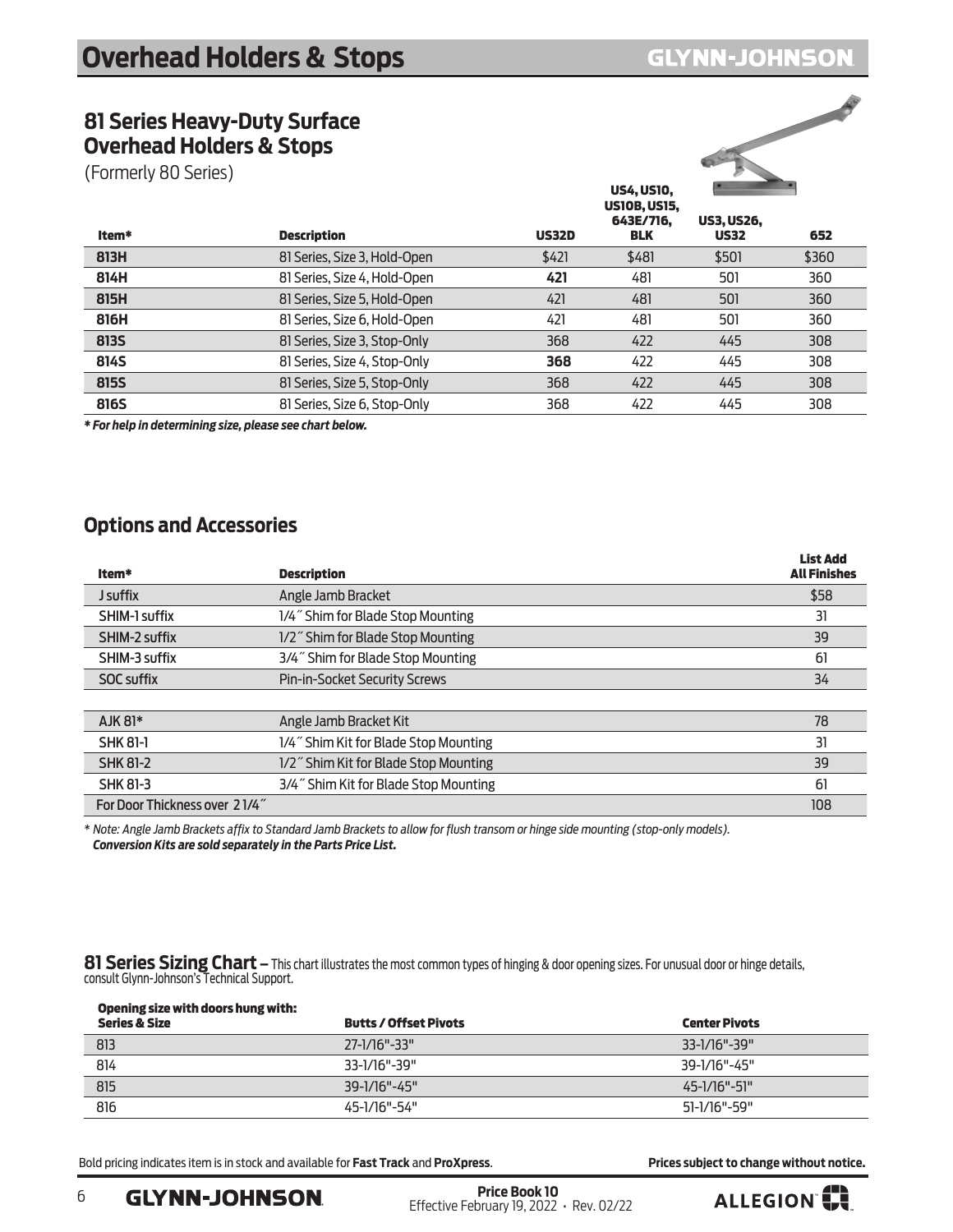## <span id="page-6-0"></span> **Overhead Holders & Stops**

## **90 Series Heavy-Duty Surface Overhead Holders & Stops**

| <b>Overhead Holders &amp; Stops</b> |                                       |              |             |                             |                               |       |                               |
|-------------------------------------|---------------------------------------|--------------|-------------|-----------------------------|-------------------------------|-------|-------------------------------|
|                                     |                                       |              |             |                             |                               |       | <b>SP28.</b><br><b>SP4,</b>   |
|                                     |                                       |              | <b>US4,</b> | <b>US3,</b><br><b>US26.</b> | <b>US10B.</b><br><b>US15,</b> |       | <b>SP10,</b><br><b>SP313,</b> |
| Item*                               | <b>Description</b>                    | <b>US32D</b> | <b>US10</b> | <b>US32</b>                 | 643E/716                      | 652   | <b>BLK</b>                    |
| 902H                                | 90 Series, Size 2, Hold-Open          | \$414        | \$440       | \$483                       | \$464                         | \$305 | \$257                         |
| 903H                                | 90 Series, Size 3, Hold-Open          | 414          | 440         | 483                         | 464                           | 305   | 257                           |
| 904H                                | 90 Series, Size 4, Hold-Open          | 414          | 440         | 483                         | 464                           | 305   | 257                           |
| 905H                                | 90 Series, Size 5, Hold-Open          | 414          | 440         | 483                         | 464                           | 305   | 257                           |
| 906H                                | 90 Series, Size 6, Hold-Open          | 414          | 440         | 483                         | 464                           | 305   | 257                           |
| <b>902S</b>                         | 90 Series, Size 2, Stop-Only          | 414          | 440         | 483                         | 464                           | 305   | 257                           |
| <b>903S</b>                         | 90 Series, Size 3, Stop-Only          | 414          | 440         | 483                         | 464                           | 305   | 257                           |
| <b>904S</b>                         | 90 Series, Size 4, Stop-Only          | 414          | 440         | 483                         | 464                           | 305   | 257                           |
| <b>905S</b>                         | 90 Series, Size 5, Stop-Only          | 414          | 440         | 483                         | 464                           | 305   | 257                           |
| 906S                                | 90 Series, Size 6, Stop-Only          | 414          | 440         | 483                         | 464                           | 305   | 257                           |
| 902F                                | 90 Series, Size 2, Friction Hold-Open | 414          | 440         | 483                         | 464                           | 305   | 257                           |
| 903F                                | 90 Series, Size 3, Friction Hold-Open | 414          | 440         | 483                         | 464                           | 305   | 257                           |
| 904F                                | 90 Series, Size 4, Friction Hold-Open | 414          | 440         | 483                         | 464                           | 305   | 257                           |
| 905F                                | 90 Series, Size 5, Friction Hold-Open | 414          | 440         | 483                         | 464                           | 305   | 257                           |
| 906F                                | 90 Series, Size 6, Friction Hold-Open | 414          | 440         | 483                         | 464                           | 305   | 257                           |
|                                     |                                       |              |             |                             |                               |       |                               |

*\* For help in determining size, please see chart below.*

### **Options and Accessories**

| Item*                         | <b>Description</b>                                                        | List Add<br><b>All Finishes</b> |
|-------------------------------|---------------------------------------------------------------------------|---------------------------------|
| <b>SE suffix</b>              | Stop-Only function for use with Single Point Hold-Open Electronic Closers | \$59                            |
| J suffix*                     | Angle Jamb Bracket                                                        | 58                              |
| <b>SHIM-1 suffix</b>          | 1/4" Shim for Blade Stop Mounting                                         | 37                              |
| <b>SHIM-2 suffix</b>          | 1/2" Shim for Blade Stop Mounting                                         | 48                              |
| SHIM-3 suffix                 | 3/4" Shim for Blade Stop Mounting                                         | 76                              |
| <b>SOC suffix</b>             | Pin-in-Socket Security Screws                                             | 34                              |
|                               |                                                                           |                                 |
| <b>AJK90*</b>                 | Angle Jamb Bracket Kit                                                    | $70**$                          |
| <b>SHK 90-1</b>               | 1/4" Shim Kit for Blade Stop Mounting                                     | 37                              |
| <b>SHK 90-2</b>               | 1/2" Shim Kit for Blade Stop Mounting                                     | 48                              |
| <b>SHK 90-3</b>               | 3/4" Shim Kit for Blade Stop Mounting                                     | 76                              |
| For Door thickness over 21/4" |                                                                           | 113                             |

*\* Note: Angle Jamb Brackets affix to Standard Jamb Brackets to allow for flush transom or hinge side mounting.*

*\*\* Note: AJK90 US26D available in Fast Track and ProXpress*

*Conversion Kits are sold separately in the Parts Price List.*

### **Optional Finishes** – RAL Powder-Coat Finish (For information on available colors, consult factory)

| <b>Item</b>             | <b>Description</b>                        | <b>List Add</b> |
|-------------------------|-------------------------------------------|-----------------|
| 1 - 10 Units            | List Add to Stainless Steel (US32D) price | \$124           |
| 11 - 25 Units           | List Add to Stainless Steel (US32D) price | 86              |
| <b>26 or more Units</b> | List Add to Stainless Steel (US32D) price | 6 <sup>5</sup>  |

#### **90 Series Sizing Chart –** This chart illustrates the most common types of hinging & door opening sizes. For unusual door or hinge details, consult Glynn-Johnson's Technical Support.

| Opening size with doors hung with: |                              |                      |
|------------------------------------|------------------------------|----------------------|
| <b>Series &amp; Size</b>           | <b>Butts / Offset Pivots</b> | <b>Center Pivots</b> |
| 902                                | 23-1/16"-27"                 | 27-1/16"-33"         |
| 903                                | 27-1/16"-33"                 | 33-1/16"-39"         |
| 904                                | $33$ -1/16"-39"              | $39 - 1/16" - 45"$   |
| 905                                | 39-1/16"-45"                 | 45-1/16"-51"         |
| 906                                | $45 - 1/16" - 54"$           | 51-1/16"-59"         |
|                                    |                              |                      |

 **Prices subject to change without notice.** Bold pricing indicates item is in stock and available for **Fast Track** and **ProXpress**.



**Price Book 10**  Effective February 19, 2022 • Rev. 02/22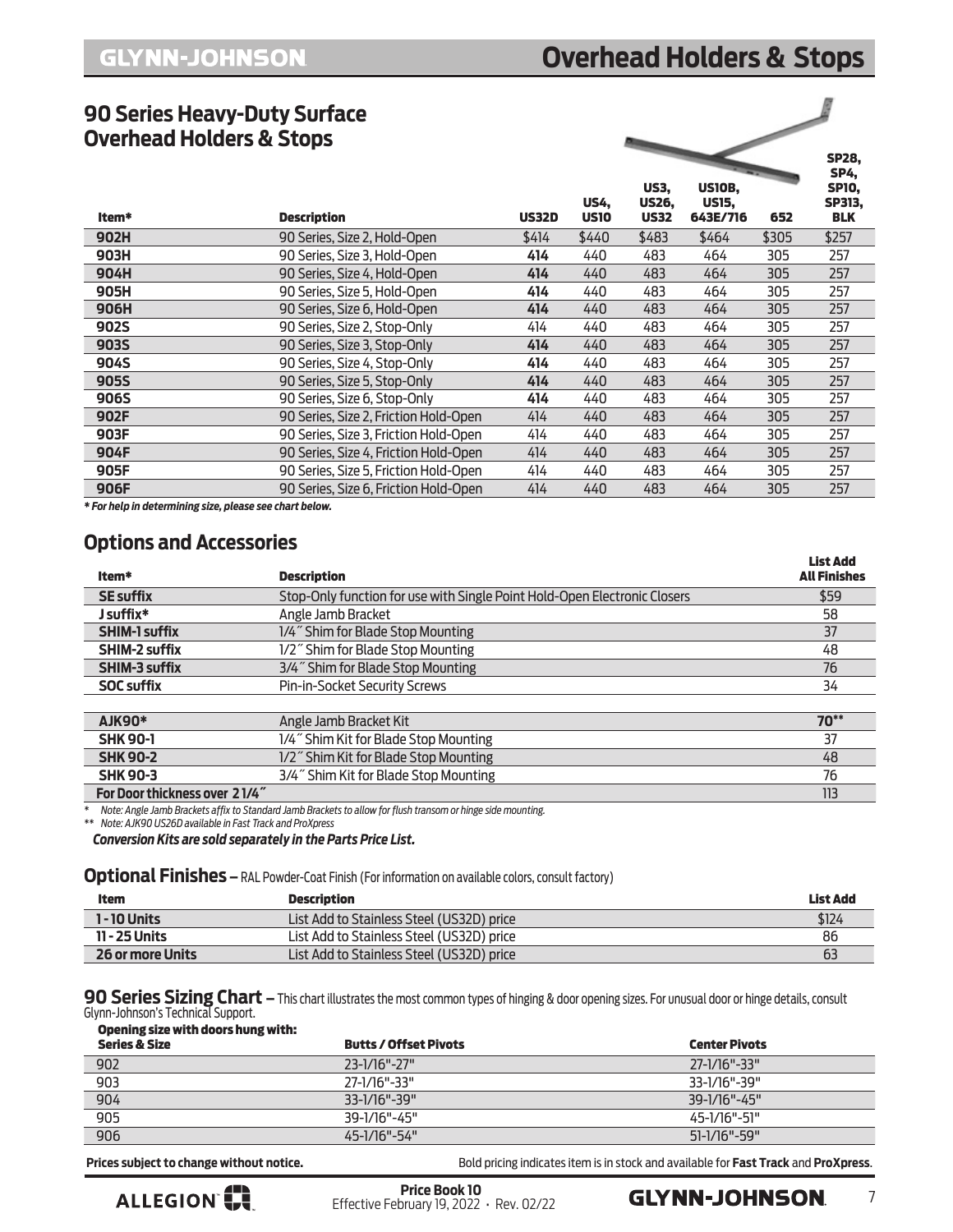### <span id="page-7-0"></span>**100 Series Heavy-Duty Concealed Overhead Holders & Stops**

| Item*             | <b>Description</b>                          | <b>US32D</b> | <b>US10</b> | <b>US4.</b><br><b>US10B.</b><br><b>US15,</b><br>643E/716 | <b>US3.</b><br><b>US26.</b><br><b>US32</b> | <b>SP28,</b><br><b>SP4.</b><br><b>SP10,</b><br><b>SP313,</b><br><b>BLK</b> |
|-------------------|---------------------------------------------|--------------|-------------|----------------------------------------------------------|--------------------------------------------|----------------------------------------------------------------------------|
| 101H.102H         | 100 Series. Size 1 or 2. Hold-Open          | \$403        | \$419       | \$424                                                    | \$448                                      | \$401                                                                      |
| 103H.104H         | 100 Series, Size 3 or 4, Hold-Open          | 403**        | 419         | 424                                                      | 448                                        | 401                                                                        |
| 105H.106H         | 100 Series, Size 5 or 6, Hold-Open          | $403***$     | 419         | 424                                                      | 448                                        | 401                                                                        |
| <b>1015, 1025</b> | 100 Series, Size 1 or 2, Stop-Only          | 403**        | 419         | 424                                                      | 448                                        | 401                                                                        |
| 103S.104S         | 100 Series. Size 3 or 4. Stop-Only          | 403**        | 419         | 424**                                                    | 448                                        | 401                                                                        |
| <b>105S.106S</b>  | 100 Series. Size 5 or 6. Stop-Only          | 403**        | 419         | 424                                                      | 448                                        | 401                                                                        |
| 101F, 102F        | 100 Series, Size 1 or 2, Friction Hold-Open | 403          | 419         | 424                                                      | 448                                        | 401                                                                        |
| 103F.104F         | 100 Series, Size 3 or 4, Friction Hold-Open | 403          | 419         | 424                                                      | 448                                        | 401                                                                        |
| 105F.106F         | 100 Series, Size 5 or 6, Friction Hold-Open | 403          | 419         | 424                                                      | 448                                        | 401                                                                        |
| 101HP. 102HP      | 100 Series, Size 1 or 2. Internal Hold-Open | 403          | 419         | 424                                                      | 448                                        | 401                                                                        |
| 103HP. 104HP      | 100 Series, Size 3 or 4, Internal Hold-Open | 403          | 419         | 424                                                      | 448                                        | 401                                                                        |
| 105HP. 106HP      | 100 Series, Size 5 or 6, Internal Hold-Open | 403          | 419         | 424                                                      | 448                                        | 401                                                                        |

*\* For help in determining size, please see chart below.* 

*\*\*Note: 104H US32D and 105H US32D available in Fast Track and ProXpress* 

*102S US32D, 103S US32D, 104S US32D, 104S US32D ADJ, and 104S US10B available in Fast Track and ProXpress*

### **Options and Accessories List Add**

| Item                    | <b>Description</b>                                                                                                   | <b>US32D</b> | <b>US10</b> | <b>US4.</b><br><b>US10B.</b><br><b>US15.</b><br>643E/716 | <b>US3.</b><br><b>US26.</b><br><b>US32</b> | <b>SP28.</b><br><b>SP4.</b><br><b>SP10.</b><br><b>SP313.</b><br><b>BLK</b> |
|-------------------------|----------------------------------------------------------------------------------------------------------------------|--------------|-------------|----------------------------------------------------------|--------------------------------------------|----------------------------------------------------------------------------|
| <b>SE suffix</b>        | Stop-Only function for use with Single Point<br>Hold-Open Electronic Closers.                                        | \$35         | \$35        | \$35                                                     | \$35                                       | \$35                                                                       |
| <b>ADJ suffix</b>       | Adjustable Jamb Bracket Available on models<br>103-106 (Allows for field adjustment of Hold-<br>Open 85-110 degrees) | 81           | 81          | 81                                                       | 81                                         | 81                                                                         |
| CJ suffix               | Special Jamb Bracket for use with LCN 5030<br>Closers. Specify Handing.                                              | 65           | 65          | 65                                                       | 65                                         | 65                                                                         |
| <b>SOC suffix</b>       | <b>Pin-in-Socket Security Screws</b>                                                                                 | 13           | 13          | 13                                                       | 13                                         | 13                                                                         |
| <b>SOC suffix (ADJ)</b> | <b>Pin-in-Socket Security Screws</b>                                                                                 | 13           | 13          | 13                                                       | 13                                         | 13                                                                         |

*Conversion Kits sold separately See Parts section.*

### **Optional Finishes** – RAL Powder-Coat Finish (For information on available colors, consult factory).

| Item                    | <b>Description</b>                        | <b>List Add</b> |
|-------------------------|-------------------------------------------|-----------------|
| 1 - 10 Units            | List Add to Stainless Steel (US32D) price | \$124           |
| 11 - 25 Units           | List Add to Stainless Steel (US32D) price | 86              |
| <b>26 or more Units</b> | List Add to Stainless Steel (US32D) price | 63              |

**100 Series Sizing Chart –** This chart illustrates the most common types of hinging & door opening sizes. For unusual door or hinge details, consult Glynn-Johnson's Technical Support. Opening size with doors hung with:

| Opening size with doors nong with: |                              |                      |
|------------------------------------|------------------------------|----------------------|
| <b>Series &amp; Size</b>           | <b>Butts / Offset Pivots</b> | <b>Center Pivots</b> |
| 101                                | $18" - 23"$                  | Not Available        |
| 102                                | 23-1/16"-27"                 | Not Available        |
| 103                                | $27 - 1/16" - 33"$           | $33 - 1/16" - 39"$   |
| 104                                | 33-1/16"-39"                 | $39 - 1/16" - 45"$   |
| 105                                | $39 - 1/16" - 45"$           | $45 - 1/16" - 51"$   |
| 106                                | 45-1/16"-54"                 | $51-1/16" - 59"$     |
|                                    |                              |                      |

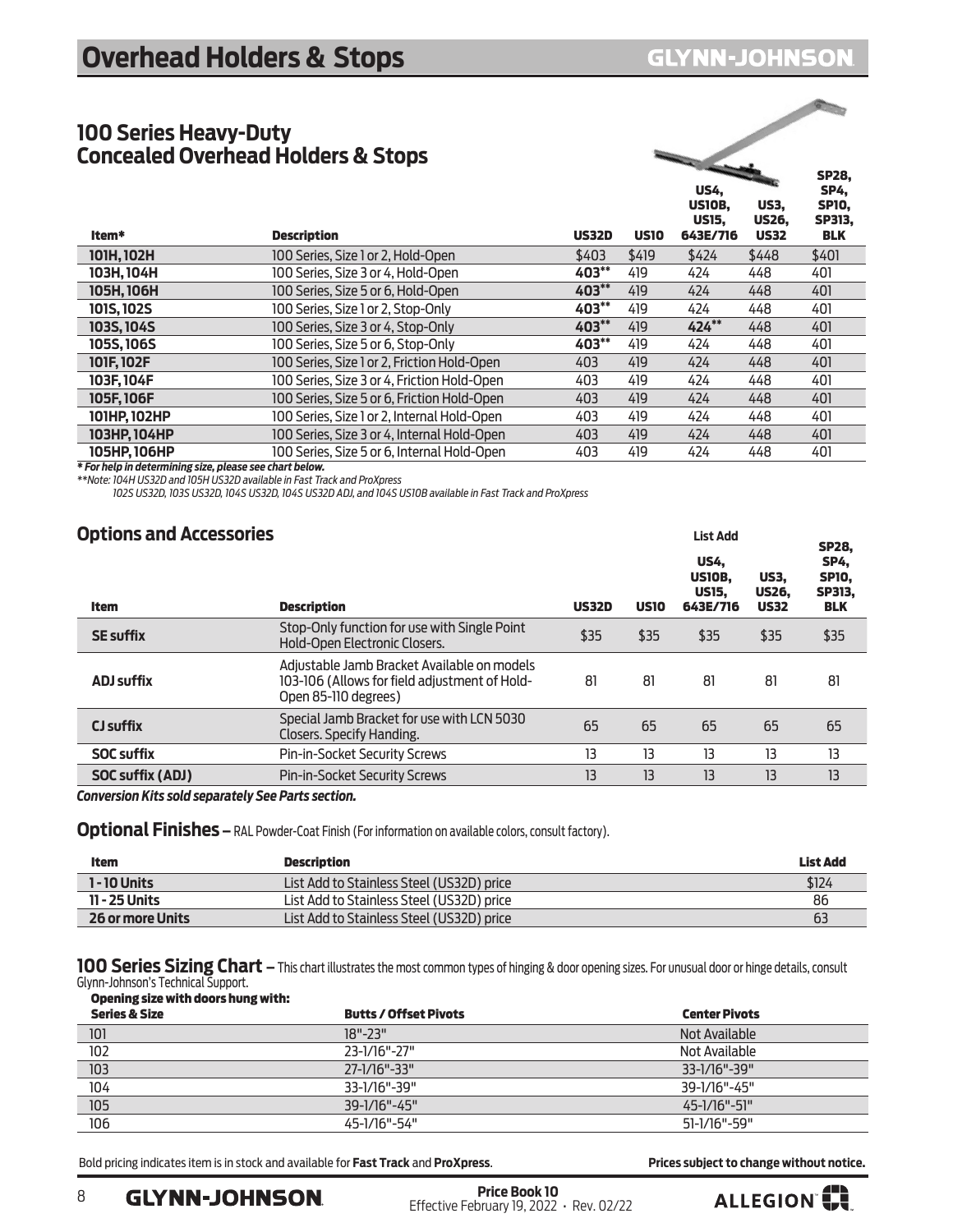$\overline{\phantom{a}}$ 

### <span id="page-8-0"></span>**410 Series Medium-Duty Concealed Overhead Holders & Stops**

|       |                                        |              |                            |                     |              |       | <b>SP28,</b><br><b>SP4,</b><br><b>SP10,</b> |
|-------|----------------------------------------|--------------|----------------------------|---------------------|--------------|-------|---------------------------------------------|
| Item* | <b>Description</b>                     | <b>US32D</b> | <b>US4.</b><br><b>US10</b> | US3,<br><b>US32</b> | <b>US10B</b> | 652   | <b>SP313,</b><br><b>SPBLK</b>               |
| 411H  | 410 Series, Size 1, Hold-Open          | \$149        | \$165                      | \$177               | \$166        | \$125 | \$116                                       |
| 412H  | 410 Series, Size 2, Hold-Open          | 149          | 165                        | 177                 | 166          | 125   | 116                                         |
| 413H  | 410 Series, Size 3, Hold-Open          | 149          | 165                        | 177                 | 166          | 125   | 116                                         |
| 414H  | 410 Series, Size 4, Hold-Open          | 149          | 165                        | 177                 | 166          | 125   | 116                                         |
| 415H  | 410 Series, Size 5, Hold-Open          | 149          | 165                        | 177                 | 166          | 125   | 116                                         |
| 411S  | 410 Series, Size 1, Stop-Only          | 149          | 165                        | 177                 | 166          | 125   | 116                                         |
| 412S  | 410 Series, Size 2, Stop-Only          | 149          | 165                        | 177                 | 166          | 125   | 116                                         |
| 413S  | 410 Series, Size 3, Stop-Only          | 149          | 165                        | 177                 | 166          | 125   | 116                                         |
| 414S  | 410 Series, Size 4, Stop-Only          | 149          | 165                        | 177                 | 166          | 125   | 116                                         |
| 415S  | 410 Series, Size 5, Stop-Only          | 149          | 165                        | 177                 | 166          | 125   | 116                                         |
| 411F  | 410 Series, Size 1, Friction Hold-Open | 149          | 165                        | 177                 | 166          | 125   | 116                                         |
| 412F  | 410 Series, Size 2, Friction Hold-Open | 149          | 165                        | 177                 | 166          | 125   | 116                                         |
| 413F  | 410 Series, Size 3, Friction Hold-Open | 149          | 165                        | 177                 | 166          | 125   | 116                                         |
| 414F  | 410 Series, Size 4, Friction Hold-Open | 149          | 165                        | 177                 | 166          | 125   | 116                                         |
| 415F  | 410 Series, Size 5, Friction Hold-Open | 149          | 165                        | 177                 | 166          | 125   | 116                                         |
|       |                                        |              |                            |                     |              |       |                                             |

*\* For help in determining size, please see chart below.*

### **Options and Accessories**

| <b>Item</b>       | Description                                                               | <b>List Add</b><br><b>All Finishes</b> |
|-------------------|---------------------------------------------------------------------------|----------------------------------------|
| <b>SE suffix</b>  | Stop-Only function for use with Single Point Hold-Open Electronic Closers | \$29                                   |
| <b>SOC suffix</b> | Pin-in-Socket Security Screws                                             |                                        |
|                   | .                                                                         |                                        |

*Conversion Kits sold separately See Parts section.*

### **Optional Finishes** – RAL Powder-Coat Finish (For information on available colors, consult factory)

| <b>Item</b>             | <b>Description</b>                        | <b>List Add</b> |
|-------------------------|-------------------------------------------|-----------------|
| $1 - 10$ Units          | List Add to Stainless Steel (US32D) price | \$124           |
| 11 - 25 Units           | List Add to Stainless Steel (US32D) price | 86              |
| <b>26 or more Units</b> | List Add to Stainless Steel (US32D) price | 63              |

410 Series Sizing Chart – This chart illustrates the most common types of hinging & door opening sizes. For unusual door or hinge details, consult Glynn-Johnson's Technical Support.

| Series & Size | <b>Butts / Offset Pivots</b> | <b>Center Pivots</b> |
|---------------|------------------------------|----------------------|
| 411           | $18" - 23"$                  | Not Available        |
| 412           | 23-1/16"-27"                 | Not Available        |
| 413           | $77 - 1/16" - 33"$           | $33 - 1/16" - 39"$   |
| 414           | 33-1/16"-39"                 | $39 - 1/16" - 45"$   |
| 415           | $39 - 1/16" - 45"$           | $45 - 1/16" - 51"$   |

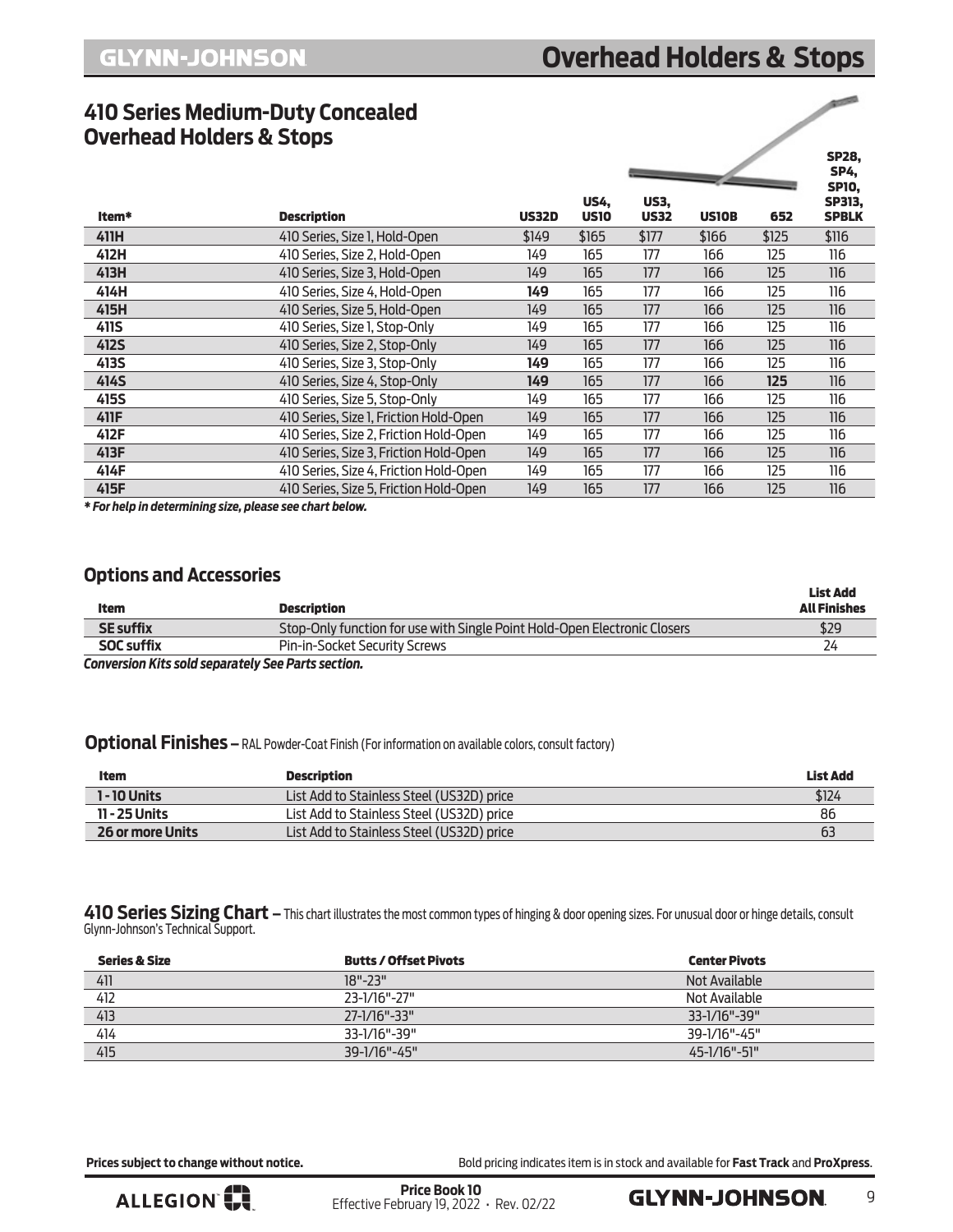## <span id="page-9-0"></span> **Overhead Holders & Stops**

## **450 Series Medium-Duty Surface Overhead Holders & Stops**

| Item* | <b>Description</b>                     | <b>US32D</b> | <b>US4,</b><br><b>US10</b> | <b>US3,</b><br><b>US32</b> | <b>US10B</b> | 652   | <b>SP28,</b><br><b>SP4.</b><br><b>SP10,</b><br><b>SP313,</b><br><b>SPBLK</b> |
|-------|----------------------------------------|--------------|----------------------------|----------------------------|--------------|-------|------------------------------------------------------------------------------|
| 451H  | 450 Series, Size 1, Hold-Open          | \$184        | \$198                      | \$225                      | \$203        | \$142 | \$121                                                                        |
| 452H  | 450 Series, Size 2, Hold-Open          | 184          | 198                        | 225                        | 203          | 142   | 121                                                                          |
| 453H  | 450 Series, Size 3, Hold-Open          | 184          | 198                        | 225                        | 203          | 142   | 121                                                                          |
| 454H  | 450 Series, Size 4, Hold-Open          | 184          | 198                        | 225                        | 203          | 142   | 121                                                                          |
| 455H  | 450 Series, Size 5, Hold-Open          | 184          | 198                        | 225                        | 203          | 142   | 121                                                                          |
| 451S  | 450 Series, Size 1, Stop-Only          | 184          | 198                        | 225                        | 203          | 142   | 121                                                                          |
| 452S  | 450 Series, Size 2, Stop-Only          | 184          | 198                        | 225                        | 203          | 142   | 121                                                                          |
| 453S  | 450 Series, Size 3, Stop-Only          | 184          | 198                        | 225                        | 203          | 142   | 121                                                                          |
| 454S  | 450 Series, Size 4, Stop-Only          | 184          | 198                        | 225                        | $203**$      | 142   | $121***$                                                                     |
| 455S  | 450 Series, Size 5, Stop-Only          | 184          | 198                        | 225                        | 203          | 142   | 121                                                                          |
| 451F  | 450 Series, Size 1. Friction Hold-Open | 184          | 198                        | 225                        | 203          | 142   | 121                                                                          |
| 452F  | 450 Series, Size 2, Friction Hold-Open | 184          | 198                        | 225                        | 203          | 142   | 121                                                                          |
| 453F  | 450 Series, Size 3, Friction Hold-Open | 184          | 198                        | 225                        | 203          | 142   | 121                                                                          |
| 454F  | 450 Series, Size 4, Friction Hold-Open | 184          | 198                        | 225                        | 203          | 142   | 121                                                                          |
| 455F  | 450 Series, Size 5, Friction Hold-Open | 184          | 198                        | 225                        | 203          | 142   | 121                                                                          |

*\* For help in determining size, please see chart below.* 

*\*\*Note: 454S SP28 available in Fast Track and ProXpress*

### **Options and Accessories**

| <b>Item</b>                   | <b>Description</b>                                                                                                      | <b>List Add</b><br><b>All Finishes</b> |
|-------------------------------|-------------------------------------------------------------------------------------------------------------------------|----------------------------------------|
| <b>SE suffix</b>              | Stop-Only function for use with Single Point Hold-Open Electronic Closers                                               | \$29                                   |
| J suffix*                     | Angle Jamb Bracket                                                                                                      | 49                                     |
| <b>SHIM-1 suffix</b>          | 3/16" Shim Kit for Blade Stop Mounting                                                                                  | 24                                     |
| <b>SHIM-2 suffix</b>          | 3/8" Shim Kit for Blade Stop Mounting                                                                                   | 36                                     |
| <b>SHIM-3 suffix</b>          | 9/16" Shim Kit for Blade Stop Mounting                                                                                  | 46                                     |
| <b>SOC suffix</b>             | Pin-in-Socket Security Screws                                                                                           | 34                                     |
| 1-3/8" Dr Thickness           | Mounting Package for 1-3/8" Door                                                                                        | 48                                     |
| 2-1/4" Dr Thickness           | Mounting Package for up to 2-1/4" Door                                                                                  | 29                                     |
| For Door Thickness over 21/4" |                                                                                                                         | 116                                    |
|                               |                                                                                                                         |                                        |
| <b>AJK 450*</b>               | 450 Series Angle Jamb Bracket Kit                                                                                       | 70                                     |
| <b>SHK 450-1</b>              | 3/16" Shim Kit for Blade Stop Mounting                                                                                  | 24                                     |
| <b>SHK 450-2</b>              | 3/8" Shim Kit for Blade Stop Mounting                                                                                   | 36                                     |
| <b>SHK 450-3</b>              | 9/16" Shim Kit for Blade Stop Mounting                                                                                  | 46                                     |
|                               | & Notes Arealy to sele December 2002 to Charactered to select December 11 and 2003 Cardian services and the second to a |                                        |

*\* Note: Angle Jamb Brackets affix to Standard Jamb Brackets to allow for flush transom or hinge side mounting.*

*Conversion Kits sold separately See Parts section.*

### **Optional Finishes** – RAL Powder-Coat Finish (For information on available colors, consult factory)

| <b>Item</b>             | Description                               | <b>List Add</b> |
|-------------------------|-------------------------------------------|-----------------|
| 1 - 10 Units            | List Add to Stainless Steel (US32D) price | \$124           |
| 11 - 25 Units           | List Add to Stainless Steel (US32D) price | 86              |
| <b>26 or more Units</b> | List Add to Stainless Steel (US32D) price | 63              |

**450 Series Sizing Chart –** This chart illustrates the most common types of hinging & door opening sizes. For unusual door or hinge details, consult Glynn-Johnson's Technical Support.

| <b>Series &amp; Size</b> | <b>Butts / Offset Pivots</b> | <b>Center Pivots</b>     |
|--------------------------|------------------------------|--------------------------|
| 451                      | $18^{\circ} - 23^{\circ}$    | $23 - 1/16$ " $-27$ "    |
|                          | $23 - 1/16$ "-27"            | - 27-1/16 - 33 $\degree$ |
| $\frac{452}{453}$        | $77 - 1/16$ " $-33$ "        | $33 - 1/16$ "-39"        |
| $\frac{454}{455}$        | $33 - 1/16$ "-39"            | $39 - 1/16$ "-45"        |
|                          | $39 - 1/16$ "-45"            | $45 - 1/16$ " $-51$ "    |

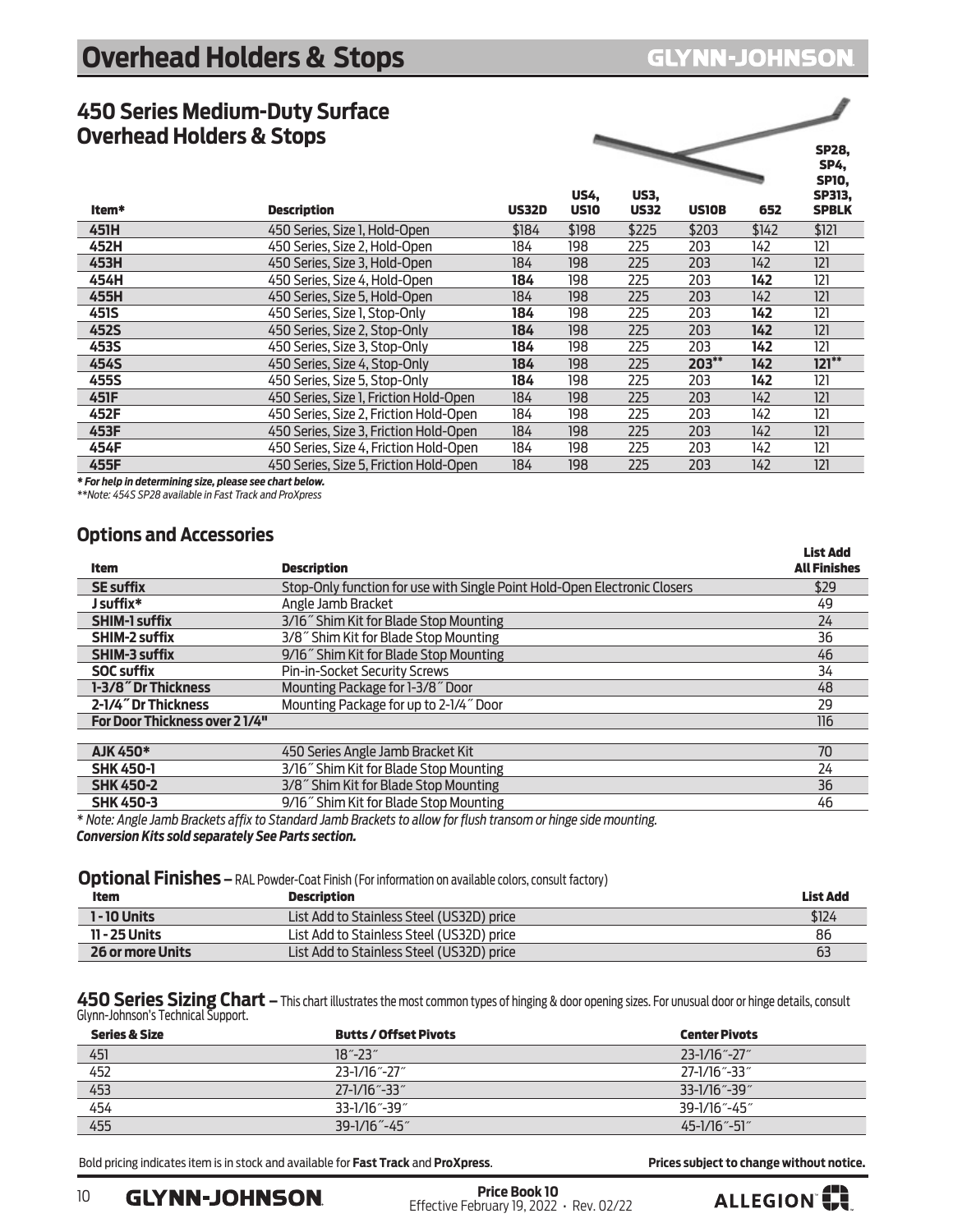<span id="page-10-0"></span>**The 510 Series and the 550 Series are no longer available for sale. Please, contact your local representative for further details.**

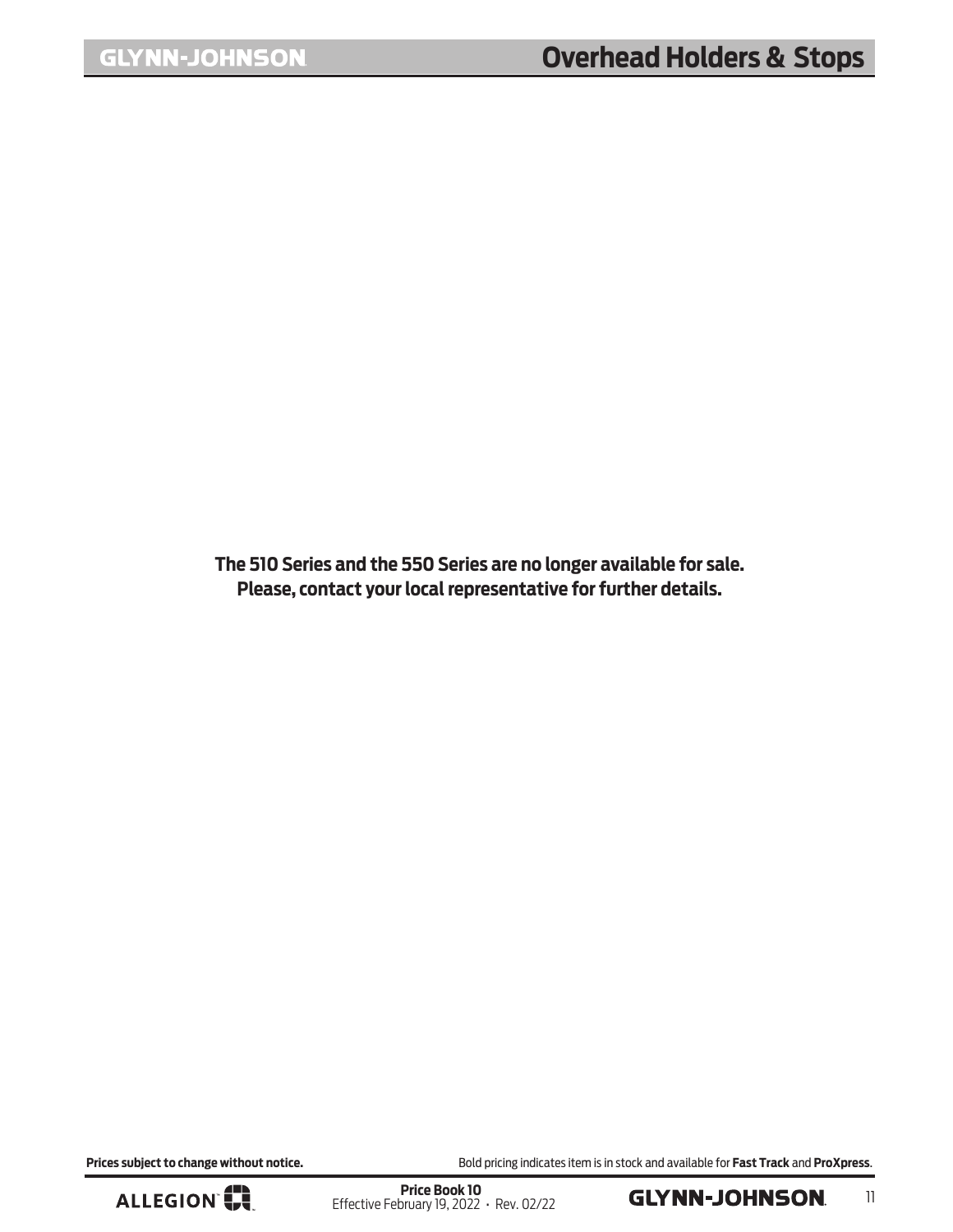<span id="page-11-0"></span>**The 280 Series Sensaguard is no longer available for sale. Please contact your local representative for further details.**

Bold pricing indicates item is in stock and available for **Fast Track** and **ProXpress**. **Prices subject to change without notice.** 

**Price Book 10**  Effective February 19, 2022 • Rev. 02/22

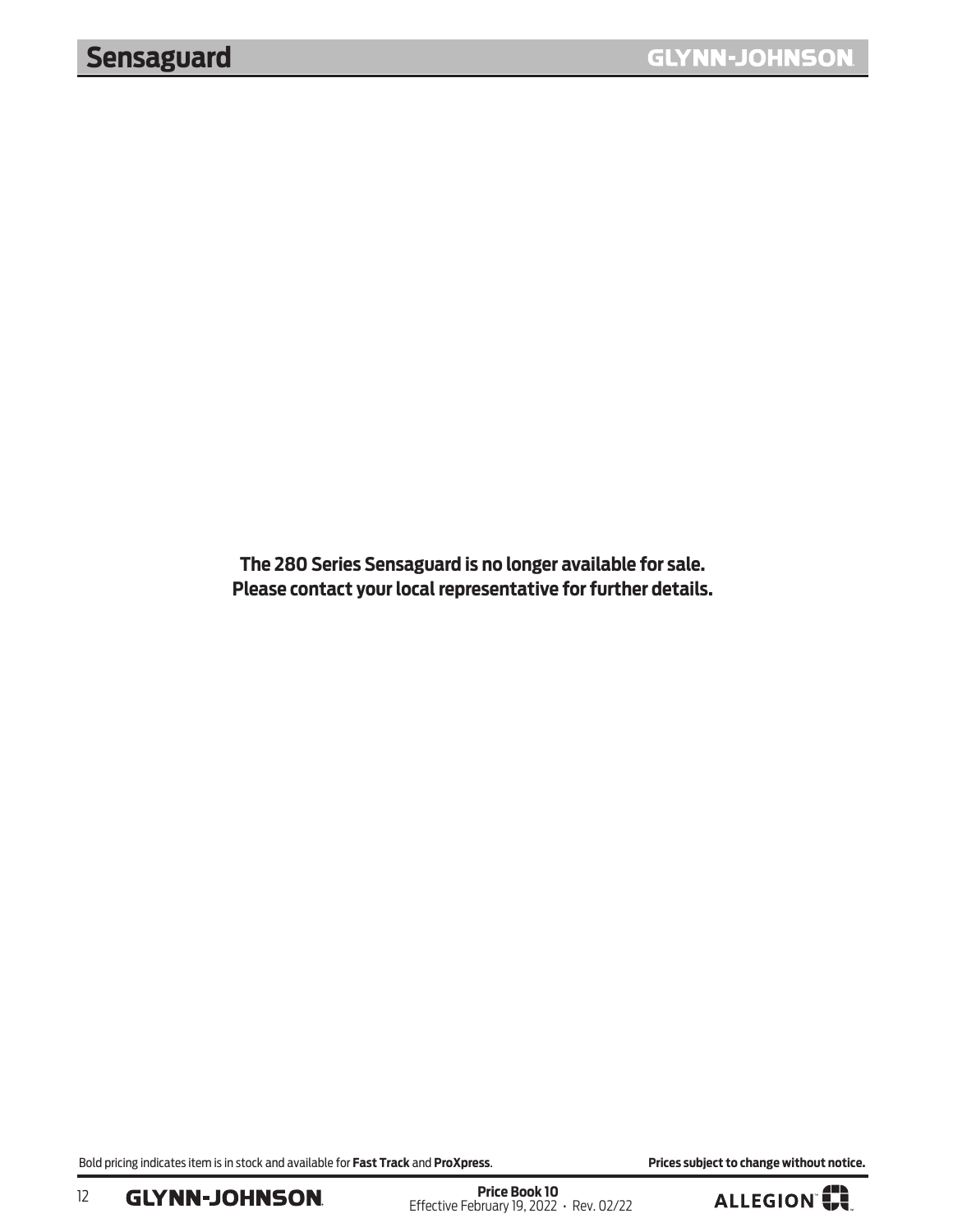## <span id="page-12-0"></span>**HOW TO USE THIS PARTS PRICE LIST**

To find a part number and its list price:

- **n** First, start with the product where the part is used.
- **n** Next, scan the descriptions shown below the product.
- **n** Once you find the description, **determine the finish**, if applicable.
- n From there, **note the part number** to use when ordering. If directed, refer to the HOW TO ORDER guide used to order most arm assemblies, channel assemblies, and handle assemblies.

If you are unable to find a part, or if you already know the part number but do not know where it is being used and you need its list price, please contact Glynn-Johnson Customer Service using the information provided on the inside front cover.

Bold pricing indicates item is in stock and available for **Fast Track** and **ProXpress**.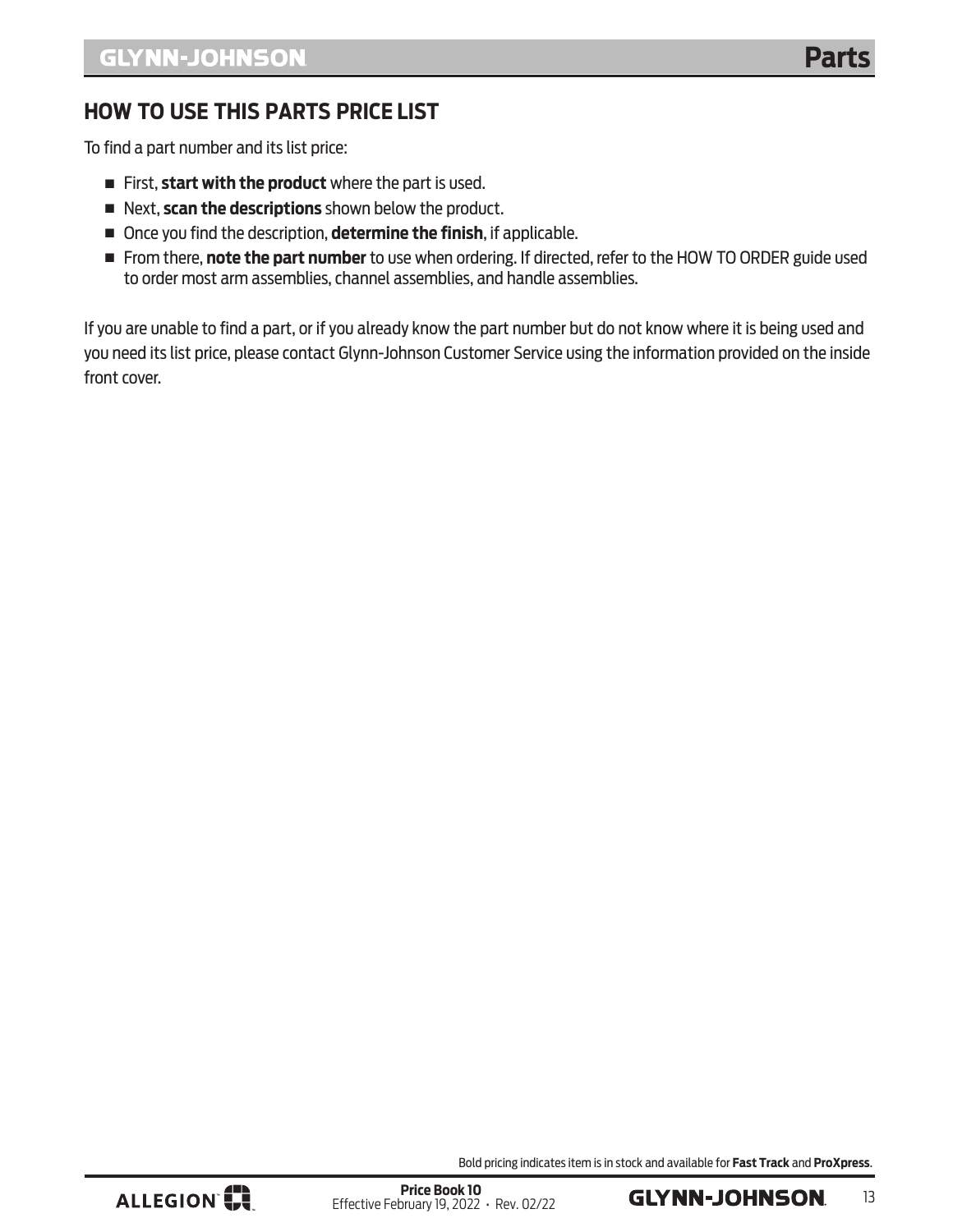## **70 Series**

## GLYNN-JOHNSON

### 70 Series

| <b>Description</b>                                                   | <b>Finish</b>            | Part No.             | <b>List Price Each</b> |
|----------------------------------------------------------------------|--------------------------|----------------------|------------------------|
| 70 Door Bracket & Pin                                                | $\overline{US3}$         | <b>OHPART.10001</b>  | \$90.00                |
| 70 Door Bracket & Pin                                                | US <sub>4</sub>          | OHPART.10002         | 90.00                  |
| 70 Door Bracket & Pin                                                | <b>US10</b>              | <b>OHPART.10003</b>  | 76.00                  |
| 70 Door Bracket & Pin                                                | <b>US10B</b>             | OHPART.10004         | 90.00                  |
| 70 Door Bracket & Pin                                                | <b>US26</b>              | <b>OHPART.10005</b>  | 90.00                  |
| 70 Door Bracket & Pin                                                | <b>US26D</b>             | OHPART.10006         | 68.00                  |
| 70 Door Bracket & Pin                                                | SP4                      | <b>OHPART.10007</b>  | 45.00                  |
| 70 Door Bracket & Pin                                                | SP <sub>10</sub>         | OHPART.10008         | 45.00                  |
| 70 Door Bracket & Pin                                                | <b>SP313</b>             | <b>OHPART.10009</b>  | 45.00                  |
| 70 Door Bracket & Pin                                                | <b>SP28</b>              | <b>OHPART.10010</b>  | 45.00                  |
| 70 Door Bracket & Pin                                                | <b>SPBLK</b>             | <b>OHPART.10011</b>  | 45.00                  |
| 70 Jamb Bracket                                                      | US3                      | OHPART.10012         | 134.00                 |
| 70 Jamb Bracket                                                      | US4                      | <b>OHPART.10013</b>  | 134.00                 |
| 70 Jamb Bracket                                                      | <b>US10</b>              | OHPART.10014         | 124.00                 |
| 70 Jamb Bracket                                                      | <b>US10B</b>             | <b>OHPART.10015</b>  | 134.00                 |
| 70 Jamb Bracket                                                      | <b>US26</b>              | OHPART.10016         | 134.00                 |
| 70 Jamb Bracket                                                      | <b>US26D</b>             | <b>OHPART.10017</b>  | 124.00                 |
| 70 Jamb Bracket                                                      | SP4                      | OHPART.10018         | 119.00                 |
| 70 Jamb Bracket                                                      | <b>SP10</b>              | OHPART.10019         | 119.00                 |
| 70 Jamb Bracket                                                      | SP313                    | <b>OHPART.10020</b>  | 119.00                 |
| 70 Jamb Bracket                                                      | <b>SP28</b>              | <b>OHPART.10021</b>  | 119.00                 |
| 70 Jamb Bracket                                                      | <b>SPBLK</b>             | OHPART.10022         | 119.00                 |
| 70 Series Angle Jamb Bracket Kit                                     | US3                      | AJK.1001             | 87.00                  |
| 70 Series Angle Jamb Bracket Kit                                     | US4                      | AJK.1002             | 87.00                  |
| 70 Series Angle Jamb Bracket Kit                                     | <b>US10</b>              | AJK.1003             | 87.00                  |
| 70 Series Angle Jamb Bracket Kit                                     | US10B                    | AJK.1004             | 87.00                  |
| 70 Series Angle Jamb Bracket Kit                                     | <b>US26</b>              | AJK.1005             | 87.00                  |
| 70 Series Angle Jamb Bracket Kit                                     | <b>US26D</b><br>SP4      | AJK.1006<br>AJK.1011 | 87.00<br>87.00         |
| 70 Series Angle Jamb Bracket Kit<br>70 Series Angle Jamb Bracket Kit | SP10                     | AJK.1009             | 87.00                  |
| 70 Series Angle Jamb Bracket Kit                                     | <b>SP313</b>             | AJK.1010             | 87.00                  |
| 70 Series Angle Jamb Bracket Kit                                     | <b>SP28</b>              | AJK.1008             | 87.00                  |
| 70 Series Angle Jamb Bracket Kit                                     | <b>BLK</b>               | AJK.1007             | 87.00                  |
| 70 Hook Assembly - Hold Open Conversion                              | US3                      | OHPART.10023         | 64.00                  |
| 70 Hook Assembly - Hold Open Conversion                              | US4                      | <b>OHPART.10024</b>  | 64.00                  |
| 70 Hook Assembly - Hold Open Conversion                              | <b>US10</b>              | OHPART.10025         | 64.00                  |
| 70 Hook Assembly - Hold Open Conversion                              | <b>US10B</b>             | OHPART.10026         | 64.00                  |
| 70 Hook Assembly - Hold Open Conversion                              | <b>US26</b>              | OHPART.10027         | 64.00                  |
| 70 Hook Assembly - Hold Open Conversion                              | <b>US26D</b>             | <b>OHPART.10028</b>  | 64.00                  |
| 70 Hook Assembly - Hold Open Conversion                              | SP4                      | OHPART.10029         | 64.00                  |
| 70 Hook Assembly - Hold Open Conversion                              | <b>SP10</b>              | OHPART.10030         | 64.00                  |
| 70 Hook Assembly - Hold Open Conversion                              | SP313                    | OHPART.10031         | 64.00                  |
| 70 Hook Assembly - Hold Open Conversion                              | SP <sub>28</sub>         | OHPART.10032         | 64.00                  |
| 70 Hook Assembly - Hold Open Conversion                              | <b>SPBLK</b>             | OHPART.10033         | 64.00                  |
| 70 Stop Washer - Stop Only Conversion                                |                          | OHPART.10034         | 13.00                  |
| 70 Shock Spring                                                      | $\overline{\phantom{a}}$ | OHPART.10035         | 12.00                  |
| 70 Roll Pin (Pkg of 10)                                              |                          | <b>OHPART.10036</b>  | 12.00                  |
| 70 Adjustment Nut (Pkg of 10)                                        |                          | OHPART.10037         | 13.00                  |
| 70 Mounting Pkg                                                      | <b>US3, US4, SP4</b>     | <b>OHPART.10038</b>  | 35.00                  |
| 70 Mounting Pkg                                                      | <b>US10, SP10</b>        | OHPART.10039         | 35.00                  |
| 70 Mounting Pkg                                                      | <b>US10B, SP313</b>      | OHPART.10040         | 35.00                  |
| 70 Mounting Pkg                                                      | US26, US26D, SP28        | OHPART.10041         | 35.00                  |
| 70 Mounting Pkg                                                      | <b>SPBLK</b>             | <b>OHPART.10042</b>  | 35.00                  |
| 70 Security Mounting Pkg                                             |                          | OHPART.10043         | 39.00                  |
| 70 Mounting Pkg - 21/4" Door                                         | <b>US3, US4, SP4</b>     | OHPART.10044         | 35.00                  |
| 70 Mounting Pkg - 2 1/4" Door                                        | <b>US10, SP10</b>        | OHPART.10045         | 35.00                  |
| 70 Mounting Pkg - 21/4" Door                                         | <b>US10B, SP313</b>      | OHPART.10046         | 35.00                  |
| 70 Mounting Pkg - 21/4" Door                                         | US26, US26D, SP28        | OHPART.10047         | 35.00                  |
| 70 Mounting Pkg - 21/4" Door                                         | <b>SPBLK</b>             | OHPART.10048         | 35.00                  |
| 70/79/81/90 Angle Screw Pkg                                          | US3, US4, SP4            | OHPART.10049         | 13.00                  |
| 70/79/81/90 Angle Screw Pkg                                          | <b>US10, SP10</b>        | <b>OHPART.10050</b>  | 13.00                  |
| 70/79/81/90 Angle Screw Pkg                                          | <b>US10B, SP313</b>      | OHPART.10051         | 13.00                  |
| 70/79/81/90 Angle Screw Pkg                                          | US26, US26D, SP28        | <b>OHPART.10052</b>  | 13.00                  |
| 70/79/81/90 Angle Screw Pkg                                          | <b>SPBLK</b>             | OHPART.10053         | 13.00                  |

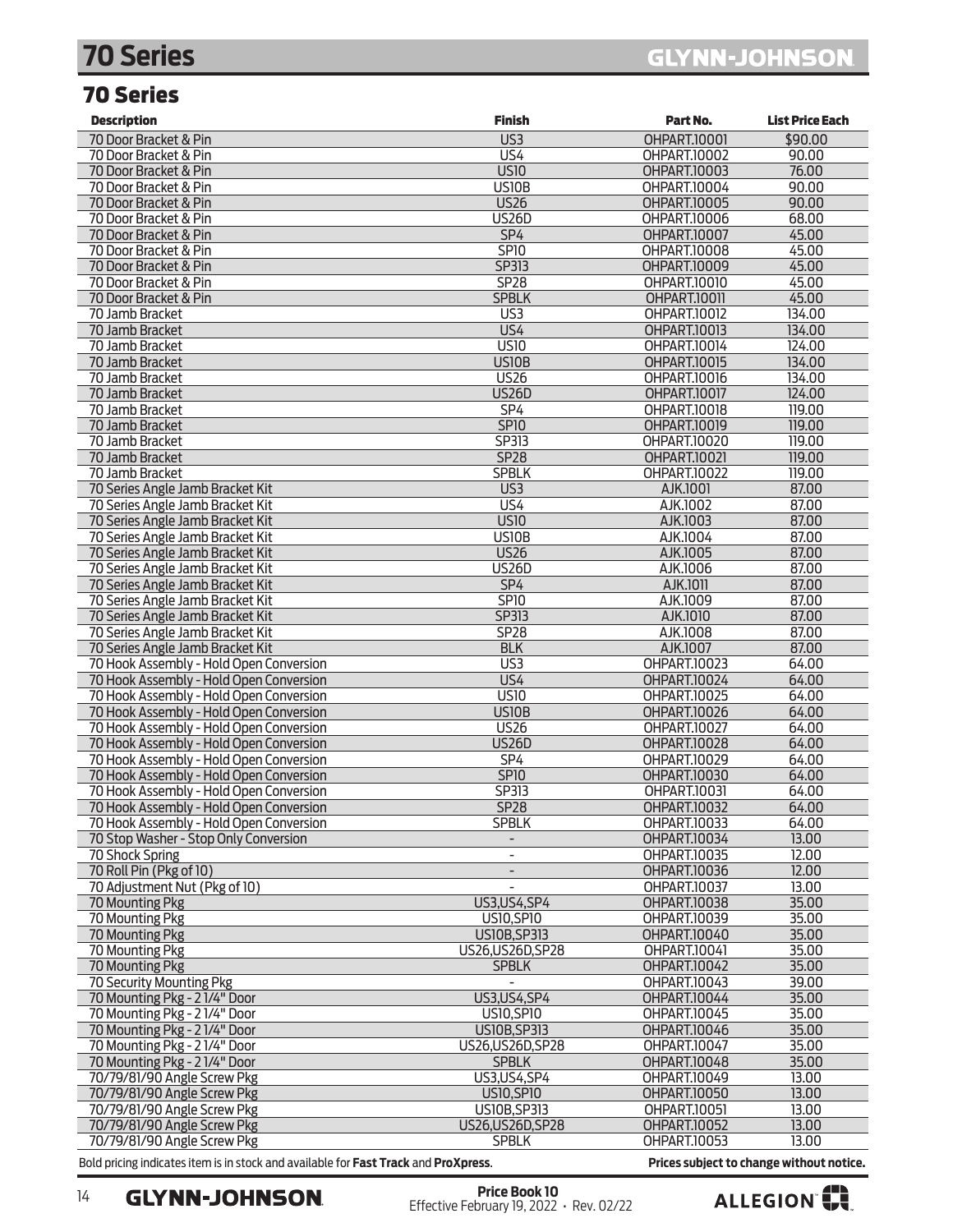# **70 and 79 Series**

## 70 Series (continued)

| <b>Description</b>                        | <b>Finish</b>      | Part No.     | <b>List Price Each</b> |
|-------------------------------------------|--------------------|--------------|------------------------|
| 70 Sex Bolt Pkg. Up to 2" Door (Set of 3) | <b>US3.US4</b>     | OHPART.10054 | \$40.00                |
| 70 Sex Bolt Pkg, Up to 2" Door (Set of 3) | US10.SP10          | OHPART.10055 | 40.00                  |
| 70 Sex Bolt Pkg, Up to 2" Door (Set of 3) | <b>USIOB.SP313</b> | OHPART.10056 | 40.00                  |
| 70 Sex Bolt Pkg. Up to 2" Door (Set of 3) | US26.US26D         | OHPART.10057 | 40.00                  |
| 70 Sex Bolt Pkg, Up to 2" Door (Set of 3) | SP <sub>4</sub>    | OHPART.10058 | 40.00                  |
| 70 Sex Bolt Pkg, Up to 2" Door (Set of 3) | <b>SP28</b>        | OHPART.10059 | 40.00                  |
| 70 Sex Bolt Pkg, Up to 2" Door (Set of 3) | <b>SPBLK</b>       | OHPART.10060 | 40.00                  |
| 70 Sex Bolt Pkg, 2" to 3" Door (Set of 3) | <b>US3.US4</b>     | OHPART.10061 | 51.00                  |
| 70 Sex Bolt Pkg. 2" to 3" Door (Set of 3) | US10.SP10          | OHPART.10062 | 51.00                  |
| 70 Sex Bolt Pkg, 2" to 3" Door (Set of 3) | <b>USIOB.SP313</b> | OHPART.10063 | 51.00                  |
| 70 Sex Bolt Pkg. 2" to 3" Door (Set of 3) | US26.US26D         | OHPART.10064 | 51.00                  |
| 70 Sex Bolt Pkg, 2" to 3" Door (Set of 3) | SP4                | OHPART.10065 | 51.00                  |
| 70 Sex Bolt Pkg, 2" to 3" Door (Set of 3) | SP <sub>28</sub>   | OHPART.10066 | 51.00                  |
| 70 Sex Bolt Pkg, 2" to 3" Door (Set of 3) | <b>SPBLK</b>       | OHPART.10067 | 51.00                  |

### 79 Series

| 79 Door Bracket & Pin                   | US3              | <b>OHPART.10101</b> | \$135.00 |
|-----------------------------------------|------------------|---------------------|----------|
| 79 Door Bracket & Pin                   | US4              | OHPART.10102        | 135.00   |
| 79 Door Bracket & Pin                   | <b>US10</b>      | <b>OHPART.10103</b> | 124.00   |
| 79 Door Bracket & Pin                   | <b>US10B</b>     | OHPART.10104        | 135.00   |
| 79 Door Bracket & Pin                   | <b>US26</b>      | <b>OHPART.10105</b> | 135.00   |
| 79 Door Bracket & Pin                   | <b>US26D</b>     | OHPART.10106        | 124.00   |
| 79 Door Bracket & Pin                   | SP4              | OHPART.10107        | 77.00    |
| 79 Door Bracket & Pin                   | <b>SP10</b>      | OHPART.10108        | 77.00    |
| 79 Door Bracket & Pin                   | SP313            | <b>OHPART.10109</b> | 77.00    |
| 79 Door Bracket & Pin                   | <b>SP28</b>      | <b>OHPART.10110</b> | 77.00    |
| 79 Door Bracket & Pin                   | <b>SPBLK</b>     | <b>OHPART.10111</b> | 77.00    |
| 79 Jamb Bracket                         | US3              | OHPART.10112        | 415.00   |
| 79 Jamb Bracket                         | US4              | <b>OHPART.10113</b> | 415.00   |
| 79 Jamb Bracket                         | <b>US10</b>      | OHPART.10114        | 312.00   |
| 79 Jamb Bracket                         | <b>US10B</b>     | <b>OHPART.10115</b> | 415.00   |
| 79 Jamb Bracket                         | <b>US26</b>      | OHPART.10116        | 415.00   |
| 79 Jamb Bracket                         | <b>US26D</b>     | <b>OHPART.10117</b> | 312.00   |
| 79 Jamb Bracket                         | SP4              | OHPART.10118        | 238.00   |
| 79 Jamb Bracket                         | <b>SP10</b>      | <b>OHPART.10119</b> | 238.00   |
| 79 Jamb Bracket                         | SP313            | OHPART.10120        | 238.00   |
| 79 Jamb Bracket                         | <b>SP28</b>      | <b>OHPART.10121</b> | 238.00   |
| 79 Jamb Bracket                         | <b>SPBLK</b>     | OHPART.10122        | 238.00   |
| 79 Series Angle Jamb Bracket Kit        | US3              | AJK.1012            | 197.00   |
| 79 Series Angle Jamb Bracket Kit        | $\overline{US4}$ | AJK.1013            | 197.00   |
| 79 Series Angle Jamb Bracket Kit        | <b>US10</b>      | AJK.1014            | 197.00   |
| 79 Series Angle Jamb Bracket Kit        | <b>US10B</b>     | AJK.1068            | 197.00   |
| 79 Series Angle Jamb Bracket Kit        | <b>US26</b>      | AJK.1016            | 197.00   |
| 79 Series Angle Jamb Bracket Kit        | <b>US26D</b>     | AJK.1017            | 197.00   |
| 79 Series Angle Jamb Bracket Kit        | SP4              | AJK.1022            | 197.00   |
| 79 Series Angle Jamb Bracket Kit        | <b>SP10</b>      | AJK.1020            | 197.00   |
| 79 Series Angle Jamb Bracket Kit        | <b>SP313</b>     | AJK.1021            | 197.00   |
| 79 Series Angle Jamb Bracket Kit        | <b>SP28</b>      | AJK.1019            | 197.00   |
| 79 Series Angle Jamb Bracket Kit        | <b>BLK</b>       | AJK.1018            | 197.00   |
| 79 Hook Assembly - Hold Open Conversion | $\overline{US3}$ | OHPART.10123        | 111.00   |
| 79 Hook Assembly - Hold Open Conversion | US <sub>4</sub>  | <b>OHPART.10124</b> | 111.00   |
| 79 Hook Assembly - Hold Open Conversion | <b>US10</b>      | OHPART.10125        | 111.00   |
| 79 Hook Assembly - Hold Open Conversion | <b>US10B</b>     | <b>OHPART.10126</b> | 111.00   |
| 79 Hook Assembly - Hold Open Conversion | <b>US26</b>      | OHPART.10127        | 111.00   |
| 79 Hook Assembly - Hold Open Conversion | <b>US26D</b>     | <b>OHPART.10128</b> | 111.00   |
| 79 Hook Assembly - Hold Open Conversion | SP4              | OHPART.10129        | 111.00   |
| 79 Hook Assembly - Hold Open Conversion | <b>SP10</b>      | <b>OHPART.10130</b> | 111.00   |
| 79 Hook Assembly - Hold Open Conversion | <b>SP313</b>     | OHPART.10131        | 111.00   |
| 79 Hook Assembly - Hold Open Conversion | <b>SP28</b>      | <b>OHPART.10132</b> | 111.00   |
| 79 Hook Assembly - Hold Open Conversion | <b>SPBLK</b>     | OHPART.10133        | 111.00   |

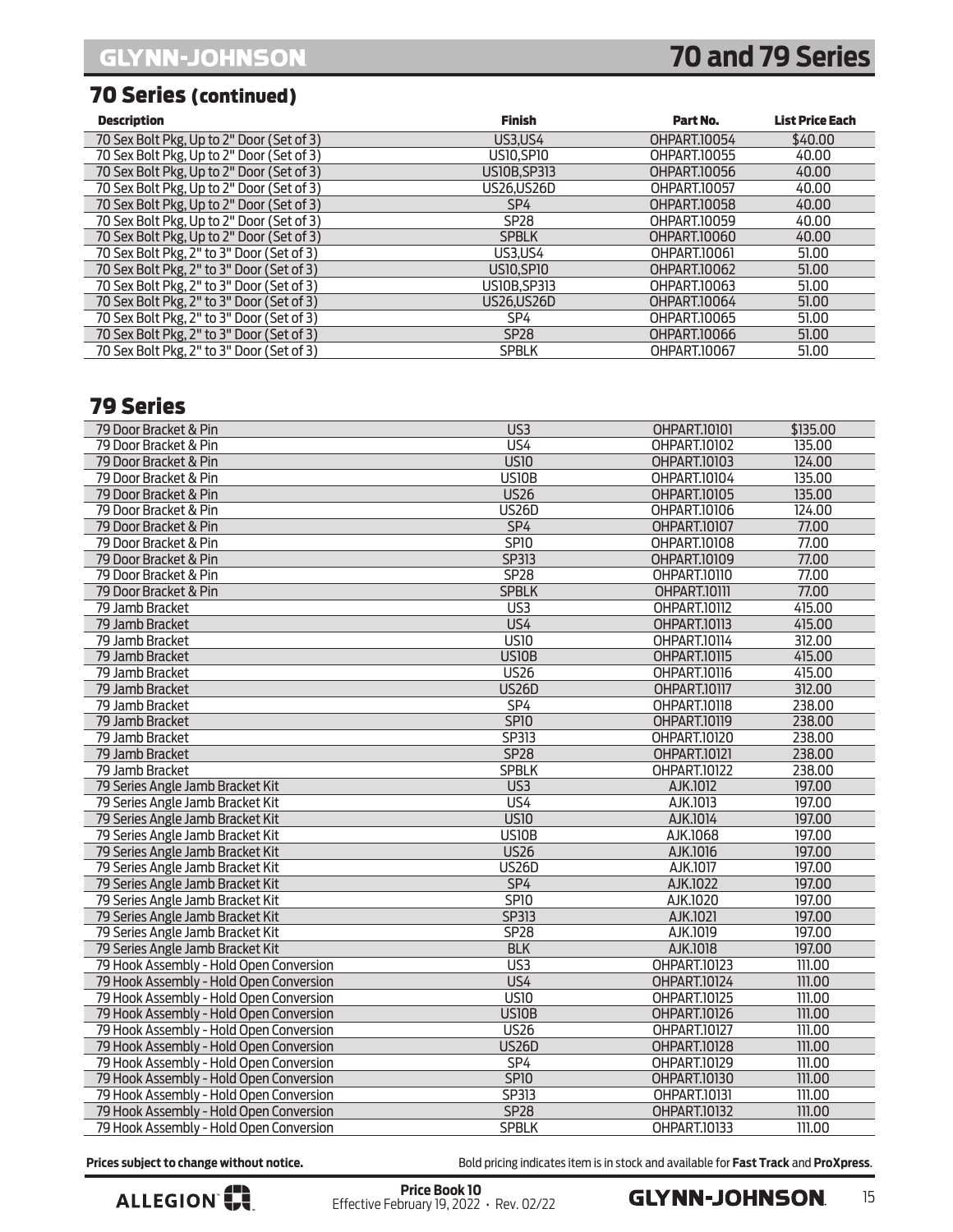## <span id="page-15-0"></span>79 Series (continued)

| <b>Description</b>                        | <b>Finish</b>            | Part No.            | <b>List Price Each</b> |
|-------------------------------------------|--------------------------|---------------------|------------------------|
| 79 Stop Washer - Stop Only Conversion     | $\overline{\phantom{a}}$ | OHPART.10134        | \$13.00                |
| 79 Shock Spring                           |                          | OHPART.10135        | 13.00                  |
| 79 Roll Pin (Pkg of 10)                   | $\overline{\phantom{a}}$ | OHPART.10136        | 13.00                  |
| 79 Adjustment Nut (Pkg of 10)             |                          | <b>OHPART.10137</b> | 28.00                  |
| 79 Mounting Pkg                           | <b>US3.US4.SP4</b>       | OHPART.10138        | 49.00                  |
| 79 Mounting Pkg                           | <b>US10,SP10</b>         | OHPART.10139        | 49.00                  |
| 79 Mounting Pkg                           | <b>USIOB.SP313</b>       | OHPART.10140        | 49.00                  |
| 79 Mounting Pkg                           | US26, US26D, SP28        | OHPART.10141        | 49.00                  |
| 79 Mounting Pkg                           | <b>SPBLK</b>             | OHPART.10142        | 49.00                  |
| 79 Security Mounting Pkg                  |                          | OHPART.10143        | 36.00                  |
| 70/79/81/90 Angle Screw Pkg               | US3, US4, SP4            | <b>OHPART.10049</b> | 13.00                  |
| 70/79/81/90 Angle Screw Pkg               | <b>US10.SP10</b>         | <b>OHPART.10050</b> | 13.00                  |
| 70/79/81/90 Angle Screw Pkg               | <b>USIOB.SP313</b>       | <b>OHPART.10051</b> | 13.00                  |
| 70/79/81/90 Angle Screw Pkg               | US26, US26 D. SP28       | OHPART.10052        | 13.00                  |
| 70/79/81/90 Angle Screw Pkg               | <b>SPBLK</b>             | OHPART.10053        | 13.00                  |
| 79 Sex Bolt Pkg, Up to 2" Door (Set of 4) | <b>US3.US4</b>           | OHPART.10144        | 82.00                  |
| 79 Sex Bolt Pkg, Up to 2" Door (Set of 4) | <b>US10.SP10</b>         | OHPART.10145        | 82.00                  |
| 79 Sex Bolt Pkg, Up to 2" Door (Set of 4) | US10B, SP313             | OHPART.10146        | 82.00                  |
| 79 Sex Bolt Pkg, Up to 2" Door (Set of 4) | <b>US26.US26D</b>        | OHPART.10147        | 82.00                  |
| 79 Sex Bolt Pkg, Up to 2" Door (Set of 4) | SP <sub>4</sub>          | OHPART.10148        | 82.00                  |
| 79 Sex Bolt Pkg, Up to 2" Door (Set of 4) | <b>SP28</b>              | OHPART.10149        | 82.00                  |
| 79 Sex Bolt Pkg, Up to 2" Door (Set of 4) | <b>SPBLK</b>             | OHPART.10150        | 82.00                  |
| 79 Sex Bolt Pkg, 2" to 3" Door (Set of 4) | <b>US3.US4</b>           | <b>OHPART.10151</b> | 96.00                  |
| 79 Sex Bolt Pkg, 2" to 3" Door (Set of 4) | <b>US10,SP10</b>         | OHPART.10152        | 96.00                  |
| 79 Sex Bolt Pkg, 2" to 3" Door (Set of 4) | <b>USIOB.SP313</b>       | <b>OHPART.10153</b> | 96.00                  |
| 79 Sex Bolt Pkg, 2" to 3" Door (Set of 4) | US26,US26D               | OHPART.10154        | 96.00                  |
| 79 Sex Bolt Pkg, 2" to 3" Door (Set of 4) | SP <sub>4</sub>          | <b>OHPART.10155</b> | 96.00                  |
| 79 Sex Bolt Pkg, 2" to 3" Door (Set of 4) | <b>SP28</b>              | OHPART.10156        | 96.00                  |
| 79 Sex Bolt Pkg, 2" to 3" Door (Set of 4) | <b>SPBLK</b>             | <b>OHPART.10157</b> | 96.00                  |

## 80 and 81 Series

| 81 Series Angle Jamb Bracket Kit | US3             | AJK.1023        | \$70.00 |
|----------------------------------|-----------------|-----------------|---------|
| 81 Series Angle Jamb Bracket Kit | US4             | AJK.1024        | 70.00   |
| 81 Series Angle Jamb Bracket Kit | <b>US10</b>     | AJK.1025        | 70.00   |
| 81 Series Angle Jamb Bracket Kit | US10B           | AJK.1026        | 70.00   |
| 81 Series Angle Jamb Bracket Kit | <b>US26</b>     | AJK.1025        | 70.00   |
| 81 Series Angle Jamb Bracket Kit | <b>US26D</b>    | AJK.1026        | 70.00   |
| 81 Series Angle Jamb Bracket Kit | SP4             | AJK.1031        | 70.00   |
| 81 Series Angle Jamb Bracket Kit | <b>SP10</b>     | AJK.1029        | 70.00   |
| 81 Series Angle Jamb Bracket Kit | SP313           | AJK.1030        | 70.00   |
| 81 Series Angle Jamb Bracket Kit | <b>SP28</b>     | AJK.1028        | 70.00   |
| 81 Series Angle Jamb Bracket Kit | <b>BLK</b>      | AJK.1027        | 70.00   |
| 81-11/4" Shim Kit                | US3             | SHK.1045        | 28.00   |
| 81-11/4" Shim Kit                | US4             | SHK.1046        | 28.00   |
| 81-11/4" Shim Kit                | <b>US26</b>     | SHK.1048        | 28,00   |
| 81-11/4" Shim Kit                | <b>US26D</b>    | <b>SHK.1047</b> | 28.00   |
| 81-11/4" Shim Kit                | SP4             | SHK.1049        | 28.00   |
| 81-11/4" Shim Kit                | <b>SP10</b>     | <b>SHK.1050</b> | 28.00   |
| 81-11/4" Shim Kit                | SP313           | SHK.1052        | 28.00   |
| 81-11/4" Shim Kit                | <b>SP28</b>     | <b>SHK.1051</b> | 28.00   |
| 81-11/4" Shim Kit                | <b>BLK</b>      | SHK.1053        | 28.00   |
| 81-21/2" Shim Kit                | US3             | SHK.1054        | 36.00   |
| 81-21/2" Shim Kit                | US <sub>4</sub> | SHK.1055        | 36.00   |
| 81-21/2" Shim Kit                | <b>US26</b>     | SHK.1057        | 36.00   |
| 81-21/2" Shim Kit                | <b>US26D</b>    | SHK.1056        | 36.00   |
| 81-21/2" Shim Kit                | SP <sub>4</sub> | <b>SHK.1058</b> | 36.00   |
| 81-21/2" Shim Kit                | <b>SP10</b>     | SHK.1059        | 36.00   |
| 81-21/2" Shim Kit                | SP313           | <b>SHK.1061</b> | 36.00   |
| 81-21/2" Shim Kit                | <b>SP28</b>     | SHK.1060        | 36.00   |
| 81-21/2" Shim Kit                | <b>BLK</b>      | <b>SHK.1062</b> | 36.00   |
| 81-3 3/4" Shim Kit               | US3             | SHK.1063        | 53.00   |
| 81-3 3/4" Shim Kit               | US4             | SHK.1064        | 53.00   |

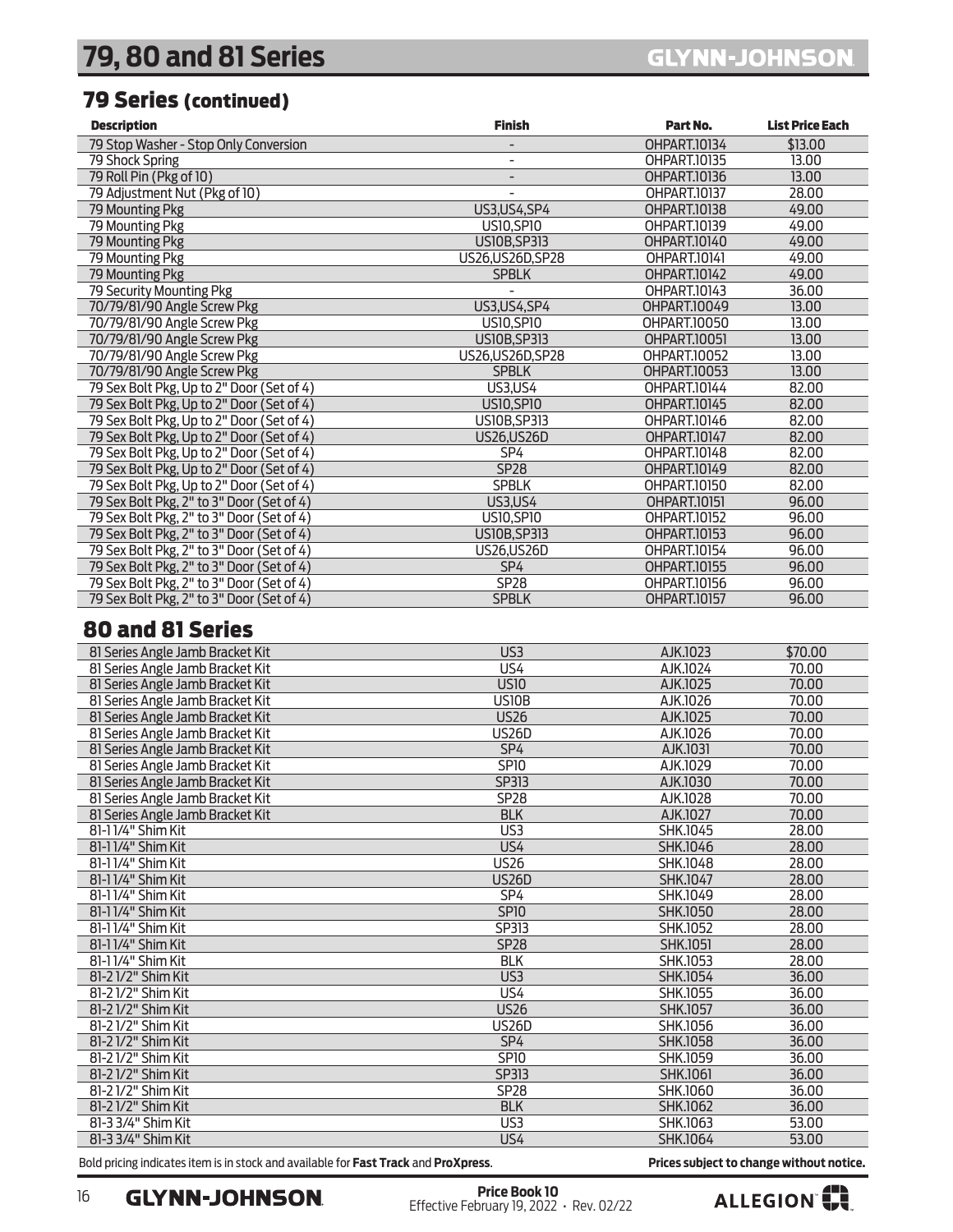## **80 and 81 Series**

## <span id="page-16-0"></span>80 and 81 Series (continued)

| 81-3 3/4" Shim Kit                         | <b>US26</b>              | SHK.1066            | \$53.00 |
|--------------------------------------------|--------------------------|---------------------|---------|
| 81-3 3/4" Shim Kit                         | <b>US26D</b>             | SHK.1065            | 53.00   |
| 81-3 3/4" Shim Kit                         | SP4                      | SHK.1067            | 53.00   |
| 81-3 3/4" Shim Kit                         | SP10                     | SHK.1068            | 53.00   |
| 81-3 3/4" Shim Kit                         | <b>SP313</b>             | SHK.1070            | 53.00   |
| 81-3 3/4" Shim Kit                         | <b>SP28</b>              | SHK.1069            | 53.00   |
| 81-3 3/4" Shim Kit                         | <b>BLK</b>               | SHK.1071            | 53.00   |
| 80/81 Handle, Spring & Plunger Pkg         | US3                      | OHPART.10201        | 90.00   |
| 80/81 Handle, Spring & Plunger Pkg         | US4                      | <b>OHPART.10202</b> | 83.00   |
| 80/81 Handle, Spring & Plunger Pkg         | USDO                     | OHPART.10203        | 83.00   |
| 80/81 Handle, Spring & Plunger Pkg         | <b>US10B</b>             | <b>OHPART.10204</b> | 83.00   |
| 80/81 Handle, Spring & Plunger Pkg         | <b>US32</b>              | <b>OHPART.10205</b> | 90.00   |
| 80/81 Handle, Spring & Plunger Pkg         | US32D,652                | <b>OHPART.10206</b> | 77.00   |
| 80/81 Handle, Spring & Plunger Pkg         | SP4                      | OHPART.10207        | 64.00   |
| 80/81 Handle, Spring & Plunger Pkg         | <b>SP10</b>              | <b>OHPART.10208</b> | 64.00   |
| 80/81 Handle, Spring & Plunger Pkg         | SP313                    | OHPART.10209        | 64.00   |
| 80/81 Handle, Spring & Plunger Pkg         | SP28                     | <b>OHPART.10210</b> | 64.00   |
| 80/81 Handle, Spring & Plunger Pkg         | <b>SPBLK</b>             | <b>OHPART.10211</b> | 64.00   |
| 80/81 Handle                               | US3                      | <b>OHPART.10212</b> | 83.00   |
| 80/81 Handle                               | US4                      | <b>OHPART.10213</b> | 77.00   |
| 80/81 Handle                               | <b>US10</b>              | <b>OHPART.10214</b> | 77.00   |
| 80/81 Handle                               | US10B                    | OHPART.10215        | 77.00   |
| 80/81 Handle                               | <b>US26</b>              | <b>OHPART.10216</b> | 83.00   |
| 80/81 Handle                               | US26D,652                | OHPART.10217        | 68.00   |
| 80/81 Handle                               | SP4                      | <b>OHPART.10218</b> | 51.00   |
| 80/81 Handle                               | <b>SP10</b>              | OHPART.10219        | 51.00   |
| 80/81 Handle                               | <b>SP313</b>             | <b>OHPART.10220</b> | 51.00   |
| 80/81 Handle                               | SP28                     | <b>OHPART.10221</b> | 51.00   |
| 80/81 Handle                               | <b>SPBLK</b>             | <b>OHPART.10222</b> | 51.00   |
| 80/81 Plunger                              | ÷,                       | OHPART.10223        | 13.00   |
| 80/81 Plunger Spring                       | $\overline{\phantom{a}}$ | <b>OHPART.10224</b> | 12.00   |
| 81 Channel                                 | US3                      | OHPART.10244        | 92.00   |
| 81 Channel                                 | US4                      | OHPART.10245        | 83.00   |
| 81 Channel                                 | <b>US10</b>              | OHPART.10246        | 83.00   |
| 81 Channel                                 | <b>US10B</b>             | <b>OHPART.10247</b> | 83.00   |
| 81 Channel                                 | <b>US32</b>              | OHPART.10248        | 92.00   |
| 81 Channel                                 | <b>US32D</b>             | OHPART.10249        | 64.00   |
| 81 Channel                                 | 652                      | OHPART.10250        | 40.00   |
| 81/90 End Cap                              | $\overline{\phantom{a}}$ | OHPART.10256        | 28.00   |
| 81 Shock Spring                            | $\overline{a}$           | OHPART.10257        | 13.00   |
| 80 Mounting Pkg, 13/4" Door                | US3,US4,SP4              | OHPART.10226        | 43.00   |
| 80 Mounting Pkg, 13/4" Door                | <b>US10, SP10</b>        | <b>OHPART.10227</b> | 43.00   |
| 80 Mounting Pkg, 13/4" Door                | <b>US10B, SP313</b>      | OHPART.10228        | 43.00   |
| 80 Mounting Pkg, 13/4" Door                | US32, US32D, 652, SP28   | OHPART.10229        | 43.00   |
| 80 Mounting Pkg, 13/4" Door                | <b>SPBLK</b>             | <b>OHPART.10230</b> | 43.00   |
| 80HD Mounting Pkg, 13/4" Door              | <b>US3, US4, SP4</b>     | <b>OHPART.10231</b> | 66.00   |
| 80HD Mounting Pkg, 13/4" Door              | <b>US10, SP10</b>        | OHPART.10232        | 66.00   |
| 80HD Mounting Pkg, 13/4" Door              | <b>US10B, SP313</b>      | OHPART.10233        | 66.00   |
| 80HD Mounting Pkg, 13/4" Door              | US32, US32D, 652, SP28   | OHPART.10234        | 66.00   |
| 80HD Mounting Pkg, 13/4" Door              | <b>SPBLK</b>             | OHPART.10235        | 66.00   |
| 81 Mounting Pkg, Up to 21/4" Door          | <b>US3,US4,SP4</b>       | OHPART.10236        | 43.00   |
| 81 Mounting Pkg, Up to 21/4" Door          | <b>US10, SP10</b>        | OHPART.10237        | 43.00   |
| 81 Mounting Pkg, Up to 21/4" Door          | <b>US10B, SP313</b>      | OHPART.10238        | 43.00   |
| 81 Mounting Pkg, Up to 21/4" Door          | US32,US32D,652           | OHPART.10239        | 43.00   |
| 81 Mounting Pkg, Up to 21/4" Door          | <b>SPBLK</b>             | OHPART.10240        | 43.00   |
| 80 Security Mounting Pkg, 13/4" Door       | $\overline{\phantom{a}}$ | OHPART.10241        | 32.00   |
| 80HD Security Mounting Pkg, 13/4" Door     | $\overline{\phantom{a}}$ | OHPART.10242        | 39.00   |
| 81 Security Mounting Pkg, Up to 21/4" Door | $\overline{\phantom{a}}$ | OHPART.10243        | 32.00   |
| 70/79/81/90 Angle Screw Pkg                | <b>US3,US4,SP4</b>       | OHPART.10049        | 13.00   |
| 70/79/81/90 Angle Screw Pkg                | <b>US10, SP10</b>        | OHPART.10050        | 13.00   |
| 70/79/81/90 Angle Screw Pkg                | <b>US10B, SP313</b>      | OHPART.10051        | 13.00   |
| 70/79/81/90 Angle Screw Pkg                | US32, US32D, SP28        | OHPART.10052        | 13.00   |
| 70/79/81/90 Angle Screw Pkg                | <b>SPBLK</b>             | OHPART.10053        | 13.00   |
|                                            |                          |                     |         |

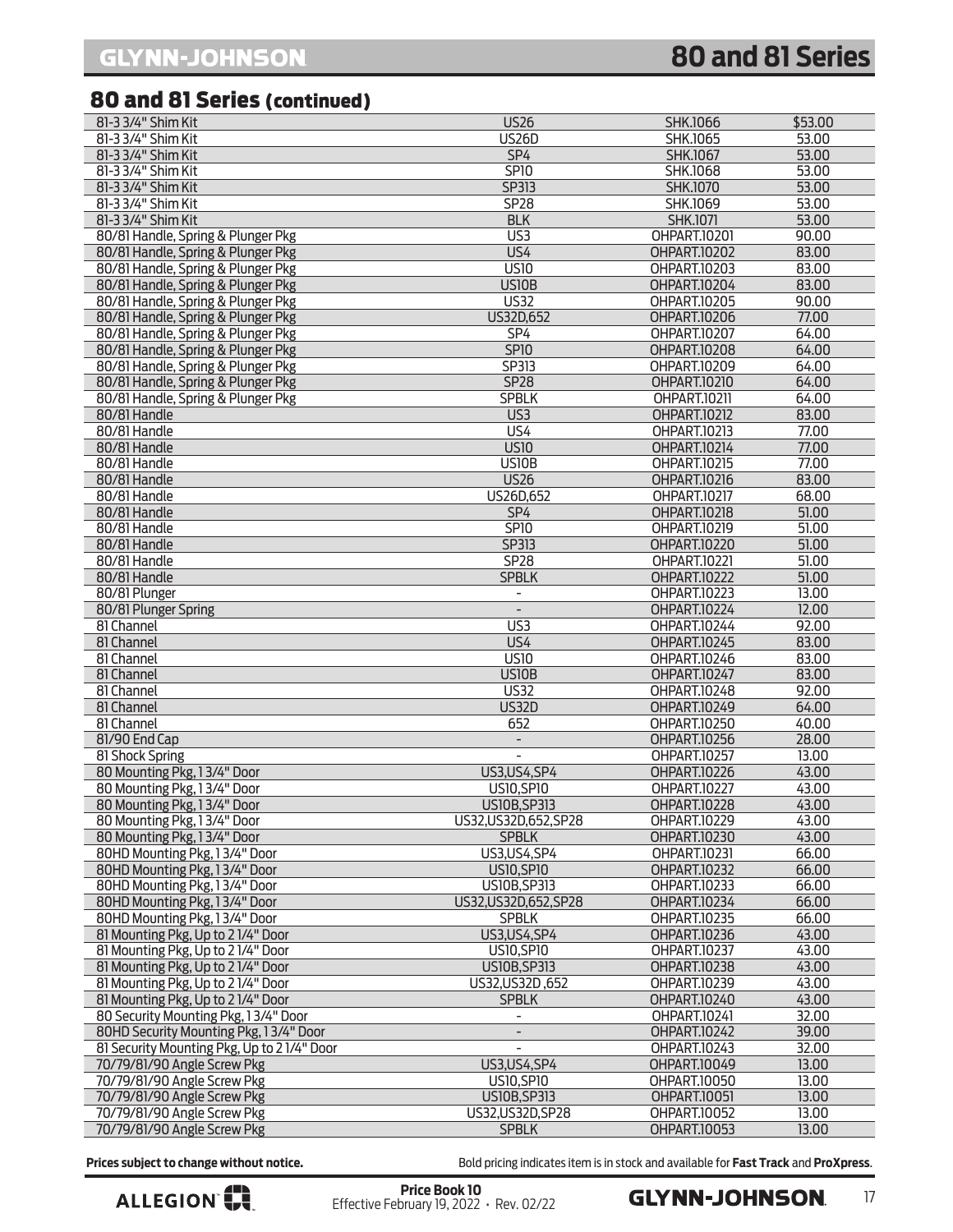## <span id="page-17-0"></span>90 Series How to Order Arm Assembly

|                    |                                                                          | <b>ARM90</b>     | 4 | н | US <sub>3</sub>        |
|--------------------|--------------------------------------------------------------------------|------------------|---|---|------------------------|
| Size-              | 2, 3, 4, 5, 6                                                            |                  |   |   |                        |
| Function -         | H (Hold Open), S (Stop Only),<br>F (Friction Hold Open), SE (Stop Only)  |                  |   |   |                        |
| Finish -           | US3, US4, US10, US10B, US32, US32D, 652<br>SP4, SP10, SP313, SP28, SPBLK |                  |   |   |                        |
| <b>Description</b> |                                                                          | <b>Finish</b>    |   |   | <b>List Price Each</b> |
| 90 Arm Assembly    |                                                                          | US3              |   |   | \$296.00               |
| 90 Arm Assembly    |                                                                          | US4              |   |   | 275.00                 |
| 90 Arm Assembly    |                                                                          | <b>US10</b>      |   |   | 275.00                 |
| 90 Arm Assembly    |                                                                          | US10B            |   |   | 290.00                 |
| 90 Arm Assembly    |                                                                          | <b>US32</b>      |   |   | 296.00                 |
| 90 Arm Assembly    |                                                                          | <b>US32D</b>     |   |   | 258.00                 |
| 90 Arm Assembly    |                                                                          | 652              |   |   | 193.00                 |
| 90 Arm Assembly    |                                                                          | SP <sub>4</sub>  |   |   | 165.00                 |
| 90 Arm Assembly    |                                                                          | SP <sub>10</sub> |   |   | 165.00                 |
| 90 Arm Assembly    |                                                                          | SP313            |   |   | 165.00                 |
| 90 Arm Assembly    |                                                                          | <b>SP28</b>      |   |   | 165.00                 |
| 90 Arm Assembly    |                                                                          | <b>SPBLK</b>     |   |   | 165.00                 |

## 90 Series How to Order Arm Assembly

|            |                                                                          | <b>CHANNEL 90</b> | Д |  | US3 |
|------------|--------------------------------------------------------------------------|-------------------|---|--|-----|
| Size -     | 2, 3, 4, 5, 6                                                            |                   |   |  |     |
| Function - | H (Hold Open), S (Stop Only),<br>F (Friction Hold Open), SE (Stop Only)  |                   |   |  |     |
| Finish -   | US3, US4, US10, US10B, US32, US32D, 652<br>SP4, SP10, SP313, SP28, SPBLK |                   |   |  |     |

| <b>Description</b>              | <b>Finish</b> | <b>List Price Each</b> |
|---------------------------------|---------------|------------------------|
| 90 Channel Assembly - H, S or F | US3           | \$358.00               |
| 90 Channel Assembly - H,S or F  | US4           | 320.00                 |
| 90 Channel Assembly - H, S or F | <b>US10</b>   | 320.00                 |
| 90 Channel Assembly - H,S or F  | US10B         | 340.00                 |
| 90 Channel Assembly - H, S or F | <b>US32</b>   | 358,00                 |
| 90 Channel Assembly - H,S or F  | <b>US32D</b>  | 312.00                 |
| 90 Channel Assembly - H, S or F | 652           | 232.00                 |
| 90 Channel Assembly - H,S or F  | SP4           | 193.00                 |
| 90 Channel Assembly - H, S or F | <b>SP10</b>   | 193.00                 |
| 90 Channel Assembly - H,S or F  | SP313         | 193.00                 |
| 90 Channel Assembly - H, S or F | <b>SP28</b>   | 193.00                 |
| 90 Channel Assembly - H,S or F  | <b>SPBLK</b>  | 193.00                 |
| 90 Channel Assembly - SE        | US3           | 425.00                 |
| 90 Channel Assembly - SE        | US4           | 388.00                 |
| 90 Channel Assembly - SE        | <b>US10</b>   | 388.00                 |
| 90 Channel Assembly - SE        | US10B         | 410.00                 |
| 90 Channel Assembly - SE        | <b>US32</b>   | 425.00                 |

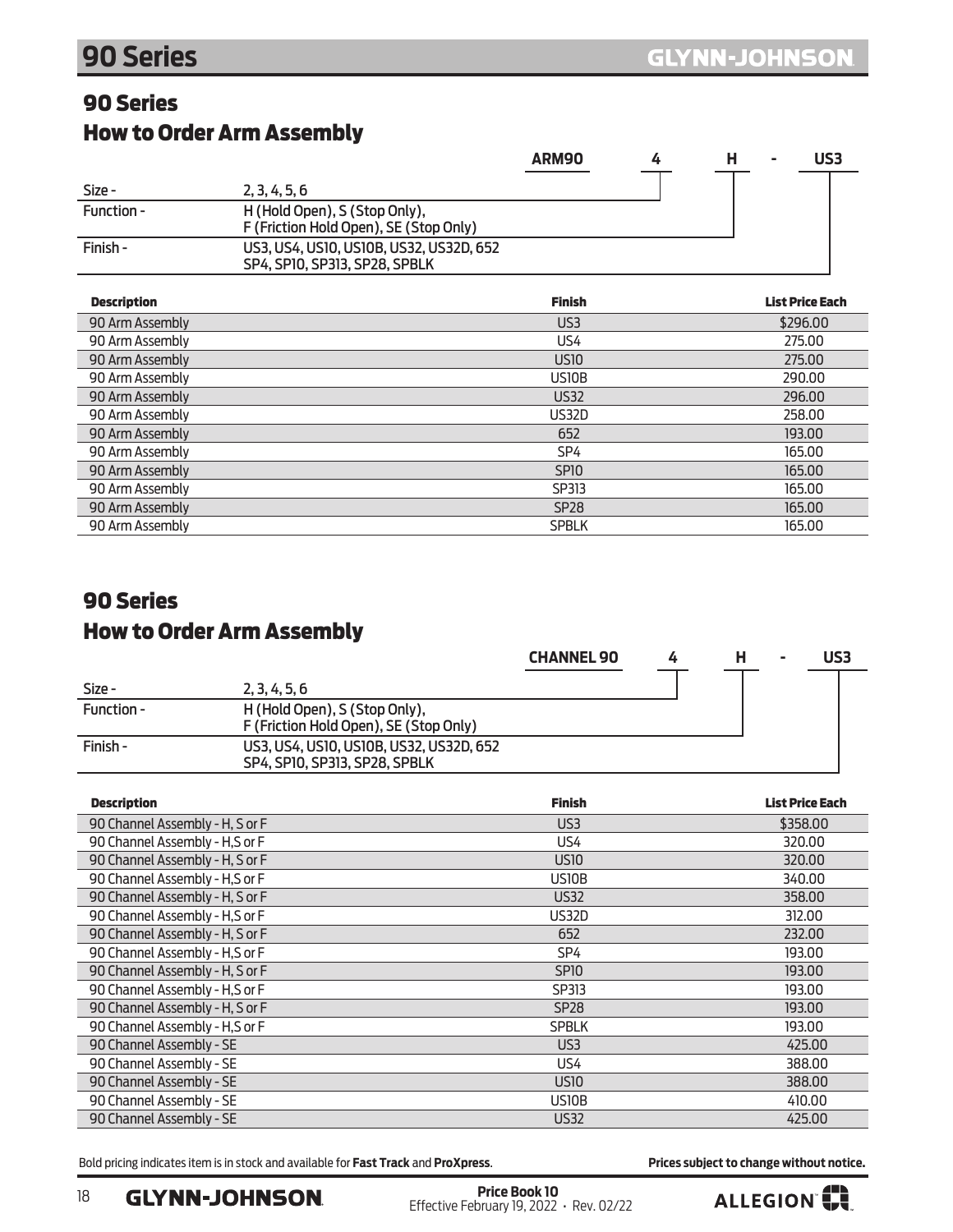## <span id="page-18-0"></span>90 Series (continued)

| <b>Description</b>                                         | <b>Finish</b>                           | Part No.                            | <b>List Price Each</b> |
|------------------------------------------------------------|-----------------------------------------|-------------------------------------|------------------------|
| 90 Channel Assembly - SE                                   | <b>US32D</b>                            |                                     | \$379.00               |
| 90 Channel Assembly - SE                                   | 652                                     |                                     | 301.00                 |
| 90 Channel Assembly - SE                                   | SP4                                     |                                     | 262.00                 |
| 90 Channel Assembly - SE                                   | <b>SP10</b>                             |                                     | 262.00                 |
| 90 Channel Assembly - SE                                   | SP313                                   |                                     | 262.00                 |
| 90 Channel Assembly - SE                                   | <b>SP28</b>                             |                                     | 262.00                 |
| 90 Channel Assembly - SE                                   | <b>SPBLK</b>                            |                                     | 262.00                 |
| 90 Series Angle Jamb Bracket Kit                           | <b>US26</b>                             | AJK.1032                            | 70.00                  |
| 90 Series Angle Jamb Bracket Kit                           | <b>US26D</b>                            | AJK.1060                            | 70.00                  |
| 90 Series Angle Jamb Bracket Kit                           | SP4                                     | AJK.1038                            | 70.00                  |
| 90 Series Angle Jamb Bracket Kit                           | <b>SP10</b>                             | AJK.1036                            | 70.00                  |
| 90 Series Angle Jamb Bracket Kit                           | <b>SP313</b>                            | AJK.1037                            | 70.00                  |
| 90 Series Angle Jamb Bracket Kit                           | <b>SP28</b>                             | AJK.1035                            | 70.00                  |
| 90 Series Angle Jamb Bracket Kit                           | <b>BLK</b>                              | AJK.1034                            | 70.00                  |
| 90-11/4" Shim Kit                                          | $\overline{US3}$                        |                                     | 34.00                  |
| 90-11/4" Shim Kit                                          | US4                                     |                                     | 34.00                  |
| 90-11/4" Shim Kit                                          | <b>US32</b>                             | <b>SHK.1023</b>                     | 34.00                  |
| 90-11/4" Shim Kit                                          | <b>US32D</b>                            | SHK.1022                            | 34.00                  |
| 90-11/4" Shim Kit                                          | SP4                                     | SHK.1024                            | 34.00                  |
| 90-11/4" Shim Kit                                          | <b>SP10</b>                             | SHK.1025                            | 34.00                  |
| 90-11/4" Shim Kit                                          | <b>SP313</b>                            | SHK.1027                            | 34.00                  |
| 90-11/4" Shim Kit                                          | <b>SP28</b>                             | SHK.1026                            | 34.00                  |
| 90-11/4" Shim Kit                                          | <b>BLK</b>                              | <b>SHK.1028</b>                     | 34.00                  |
| 90-21/2" Shim Kit                                          | U <sub>S3</sub>                         |                                     | 43.00                  |
| 90-21/2" Shim Kit                                          | US4                                     |                                     | 43.00                  |
| 90-21/2" Shim Kit                                          | <b>US32</b>                             | SHK.1030                            | 43.00                  |
| 90-21/2" Shim Kit                                          | <b>US32D</b>                            | SHK.1029                            | 43.00                  |
| 90-21/2" Shim Kit                                          | SP4                                     | SHK.1031                            | 43.00                  |
| 90-21/2" Shim Kit                                          | <b>SP10</b>                             | SHK.1032                            | 43.00                  |
| 90-21/2" Shim Kit                                          | <b>SP313</b>                            | SHK.1034                            | 43.00                  |
| 90-21/2" Shim Kit                                          | <b>SP28</b>                             | SHK.1033                            | 43.00                  |
| 90-21/2" Shim Kit                                          | <b>BLK</b>                              | SHK.1035                            | 43.00                  |
| 90-3 3/4" Shim Kit                                         | $\overline{US3}$                        |                                     | 68.00                  |
| 90-3 3/4" Shim Kit                                         | U <sub>54</sub>                         |                                     | 68.00                  |
| 90-3 3/4" Shim Kit                                         | <b>US32</b>                             | SHK.1037                            | 68.00                  |
| 90-3 3/4" Shim Kit                                         | <b>US32D</b>                            | <b>SHK.1036</b>                     | 68.00                  |
| 90-3 3/4" Shim Kit                                         | SP4                                     | <b>SHK.1038</b>                     | 68.00                  |
| 90-3 3/4" Shim Kit                                         | <b>SP10</b>                             | SHK.1039                            | 68.00                  |
| 90-3 3/4" Shim Kit                                         | <b>SP313</b>                            | <b>SHK.1041</b>                     | 68.00                  |
| 90-3 3/4" Shim Kit                                         | <b>SP28</b>                             | SHK.1040                            | 68.00                  |
| 90-3 3/4" Shim Kit                                         | <b>BLK</b>                              | SHK.1042                            | 68.00                  |
| 70/79/81/90 Angle Screw Pkg<br>70/79/81/90 Angle Screw Pkg | US3,US4,SP4                             | OHPART.10049                        | 13.00<br>13.00         |
| 70/79/81/90 Angle Screw Pkg                                | <b>US10,SP10</b><br><b>US10B, SP313</b> | <b>OHPART.10050</b><br>OHPART.10051 | 13.00                  |
| 70/79/81/90 Angle Screw Pkg                                | US32, US32D, SP28                       | <b>OHPART.10052</b>                 | 13.00                  |
| 70/79/81/90 Angle Screw Pkg                                | <b>SPBLK</b>                            | OHPART.10053                        | 13.00                  |
| 90 Hold Open Conversion Kit                                |                                         | <b>OHPART.10325</b>                 | 39.00**                |
| 90 Friction Hold Open Conversion Kit                       |                                         | OHPART.10326                        | $28.00**$              |
| $\bullet$ 90 End Cap                                       | <b>SPBLK</b>                            | <b>OHPART.11103</b>                 | 28.00                  |
| ● 90 End Cap & Spring Assy.                                | <b>SPBLK</b>                            | <b>OHPART.11104</b>                 | 35.00                  |
| • 90 Mounting Pkg, Up to 2 1/4" Dr.                        | <b>US3, US4, SP4</b>                    | <b>OHPART.11105</b>                 | 66.00                  |
| ● 90 Mounting Pkg, Up to 2 1/4" Dr.                        | <b>US10,SP10</b>                        | <b>OHPART.11106</b>                 | 66.00                  |
| 90 Mounting Pkg, Up to 2 1/4" Dr.<br>$\bullet$             | <b>US10B, SP313</b>                     | <b>OHPART.11107</b>                 | 66.00                  |
| ● 90 Mounting Pkg, Up to 2 1/4" Dr.                        | US32, US32D, 652, SP28                  | <b>OHPART.11108</b>                 | 66.00                  |
| ● 90 Mounting Pkg, Up to 2 1/4" Dr.                        | <b>SPBLK</b>                            | <b>OHPART.11109</b>                 | 66.00                  |
| 90 SE Conversion Kit<br>$\bullet$                          | <b>SPBLK</b>                            | OHPART.IIII0                        | 39.00                  |
| • 90 Security Mount Pkg 2 1/4"                             |                                         | OHPART.10243                        | 32.00                  |
| **Note: Items not available in ProXpress                   |                                         |                                     |                        |
| For Overheads shinned after October 1, 2006                |                                         |                                     |                        |

l *For Overheads shipped after October 1, 2006.*

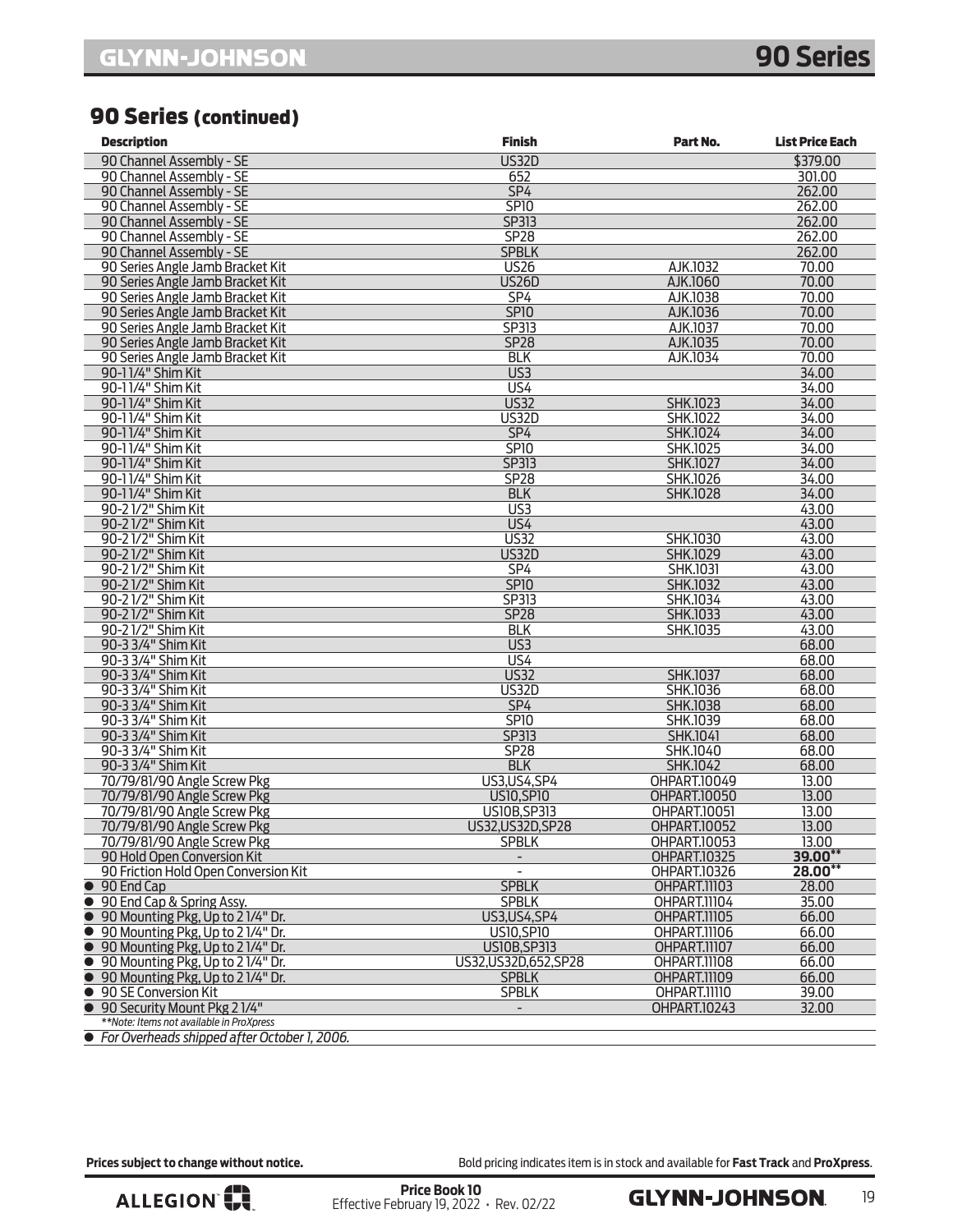## 100 Series How to Order Arm Assembly

|            |                                                                                                  | <b>ARM10</b> | Н | ۰ | US <sub>3</sub> |
|------------|--------------------------------------------------------------------------------------------------|--------------|---|---|-----------------|
| Size -     | 1, 2, 3, 4, 5, 6                                                                                 |              |   |   |                 |
| Function - | H (Hold Open), S (Stop Only), HP (Internal Hold Open),<br>F (Friction Hold Open), SE (Stop Only) |              |   |   |                 |
|            | Optional Jamb Bracket - ADJ - Adjustable Jamb Bracket                                            |              |   |   |                 |
|            | CJLH, CJRH - LCN5030 Jamb Bracket                                                                |              |   |   |                 |
| Finish -   | US3, US4, US10, US10B, US32, US32D,<br>SP4, SP10, SP313, SP28, SPBLK                             |              |   |   |                 |

| <b>Description</b>                       | <b>Finish</b> | <b>List Price Each</b> |
|------------------------------------------|---------------|------------------------|
| 100 Arm Assembly - Not ADJ, CJLH or CJRH | US3           | \$281.00               |
| 100 Arm Assembly - Not ADJ, CJLH or CJRH | US4           | 263.00                 |
| 100 Arm Assembly - Not ADJ, CJLH or CJRH | <b>US10</b>   | 258.00                 |
| 100 Arm Assembly - Not ADJ, CJLH or CJRH | <b>US10B</b>  | 263.00                 |
| 100 Arm Assembly - Not ADJ, CJLH or CJRH | <b>US32</b>   | 281.00                 |
| 100 Arm Assembly - Not ADJ, CJLH or CJRH | <b>US32D</b>  | 245.00                 |
| 100 Arm Assembly - Not ADJ, CJLH or CJRH | SP4           | 245.00                 |
| 100 Arm Assembly - Not ADJ, CJLH or CJRH | <b>SP10</b>   | 245.00                 |
| 100 Arm Assembly - Not ADJ, CJLH or CJRH | SP313         | 245.00                 |
| 100 Arm Assembly - Not ADJ, CJLH or CJRH | <b>SP28</b>   | 245.00                 |
| 100 Arm Assembly - Not ADJ, CJLH or CJRH | <b>SPBLK</b>  | 245.00                 |
| 100 Arm Assembly with ADJ                | US3           | 356.00                 |
| 100 Arm Assembly with ADJ                | US4           | 339.00                 |
| 100 Arm Assembly with ADJ                | <b>US10</b>   | 334.00                 |
| 100 Arm Assembly with ADJ                | <b>US10B</b>  | 339.00                 |
| 100 Arm Assembly with ADJ                | <b>US32</b>   | 356.00                 |
| 100 Arm Assembly with ADJ                | <b>US32D</b>  | 322.00                 |
| 100 Arm Assembly with ADJ                | SP4           | 322.00                 |
| 100 Arm Assembly with ADJ                | <b>SP10</b>   | 322.00                 |
| 100 Arm Assembly with ADJ                | SP313         | 322.00                 |
| 100 Arm Assembly with ADJ                | <b>SP28</b>   | 322.00                 |
| 100 Arm Assembly with ADJ                | <b>SPBLK</b>  | 322.00                 |
| 100 Arm Assembly with CJLH or CJRH       | US3           | 354.00                 |
| 100 Arm Assembly with CJLH or CJRH       | US4           | 338.00                 |
| 100 Arm Assembly with CJLH or CJRH       | <b>US10</b>   | 332.00                 |
| 100 Arm Assembly with CJLH or CJRH       | US10B         | 338.00                 |
| 100 Arm Assembly with CJLH or CJRH       | <b>US32</b>   | 354.00                 |
| 100 Arm Assembly with CJLH or CJRH       | <b>US32D</b>  | 320.00                 |
| 100 Arm Assembly with CJLH or CJRH       | SP4           | 320.00                 |
| 100 Arm Assembly with CJLH or CJRH       | <b>SP10</b>   | 320.00                 |
| 100 Arm Assembly with CJLH or CJRH       | <b>SP313</b>  | 320.00                 |
| 100 Arm Assembly with CJLH or CJRH       | <b>SP28</b>   | 320.00                 |
| 100 Arm Assembly with CJLH or CJRH       | <b>SPBLK</b>  | 320.00                 |

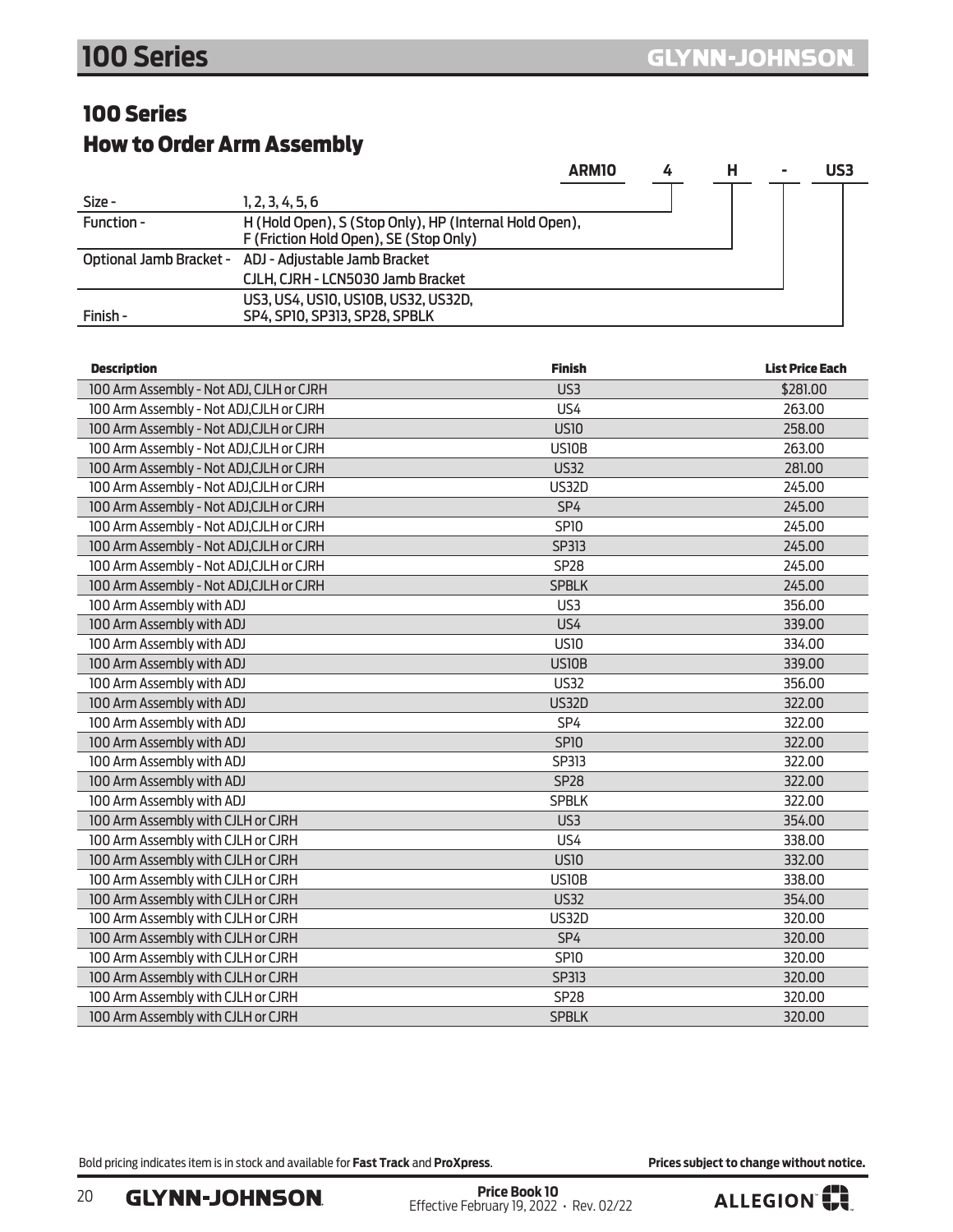## 100 Series How to Order Arm Assembly

|            | <b>CHANNEL 10</b>                                      |  | US3 |
|------------|--------------------------------------------------------|--|-----|
| Size -     | 1, 2, 3, 4, 5, 6                                       |  |     |
| Function - | H (Hold Open), S (Stop Only), HP (Internal Hold Open), |  |     |
|            | F (Friction Hold Open), SE (Stop Only)                 |  |     |
|            | Optional Jamb Bracket - ADJ - Adiustable Jamb Bracket  |  |     |

| <b>Description</b>                  | <b>Finish</b>            | Part No.            | <b>List Price Each</b> |
|-------------------------------------|--------------------------|---------------------|------------------------|
| 100 Channel Assembly, Not ADJ or SE |                          |                     | \$312.00               |
| 100 Channel Assembly with ADJ       | $\blacksquare$           |                     | 344.00                 |
| 100 Channel Assembly with SE        | $\overline{\phantom{a}}$ |                     | 348.00                 |
|                                     |                          |                     |                        |
| 100H Knob Pkg                       | <b>US3, US4, SP4</b>     | OHPART.10401        | 34.00                  |
| 100H Knob Pkg                       | <b>US10, SP10</b>        | OHPART.10402        | 34.00                  |
| 100H Knob Pkg                       | <b>US10B, SP313</b>      | OHPART.10403        | 34.00                  |
| 100H Knob Pkg                       | US32, US32D, SP28        | OHPART.10404        | 34.00                  |
| 100H Knob Pkg                       | <b>SPBLK</b>             | OHPART.10405        | 34.00                  |
| 100 Mounting Pkg                    | US3,US4,SP4              | OHPART.10406        | 31.00                  |
| 100 Mounting Pkg                    | <b>US10, SP10</b>        | OHPART.10407        | 31.00                  |
| 100 Mounting Pkg                    | <b>US10B, SP313</b>      | OHPART.10408        | 31.00                  |
| 100 Mounting Pkg                    | US32, US32D, SP28        | OHPART.10409        | 31.00                  |
| 100 Mounting Pkg                    | <b>SPBLK</b>             | OHPART.10410        | 31.00                  |
| 100ADJ Mounting Pkg                 | <b>US3, US4, SP4</b>     | <b>OHPART.10411</b> | 31.00                  |
| 100ADJ Mounting Pkg                 | <b>US10, SP10</b>        | <b>OHPART.10412</b> | 31.00                  |
| 100ADJ Mounting Pkg                 | <b>US10B, SP313</b>      | OHPART.10413        | 31.00                  |
| 100ADJ Mounting Pkg                 | US32, US32D, SP28        | OHPART.10414        | 31.00                  |
| 100ADJ Mounting Pkg                 | <b>SPBLK</b>             | <b>OHPART.10415</b> | 31.00                  |
| 100 Security Mounting Pkg           | $\frac{1}{2}$            | OHPART.10416        | 13.00                  |
| 100ADJ Security Mounting Pkg        | $\overline{\phantom{a}}$ | OHPART.10417        | 13.00                  |
| 100ADJ Set Screw (Pkg of 10)        | ä,                       | OHPART.10418        | 12.00                  |
| 100F Conversion Kit                 |                          | OHPART.10419        | 28.00**                |
| 100H Conversion Kit                 | US3,US4,SP4              | OHPART.10420        | 81.00                  |
| <b>100H Conversion Kit</b>          | <b>US10, SP10</b>        | <b>OHPART.10421</b> | 81.00                  |
| <b>100H Conversion Kit</b>          | US10B, SP313             | <b>OHPART.10422</b> | 81.00                  |
| <b>100H Conversion Kit</b>          | US32, US32D, SP28        | <b>OHPART.10423</b> | 81.00**                |
| <b>100H Conversion Kit</b>          | <b>SPBLK</b>             | OHPART.10424        | 81.00                  |
| 100ADJ Jamb Channel                 | US3                      | <b>OHPART.10425</b> | 107.00                 |
| 100ADJ Jamb Channel                 | US4                      | OHPART.10426        | 107.00                 |
| 100ADJ Jamb Channel                 | <b>US10</b>              | <b>OHPART.10427</b> | 107.00                 |
| 100ADJ Jamb Channel                 | <b>US10B</b>             | OHPART.10428        | 107.00                 |
| 100ADJ Jamb Channel                 | <b>US32</b>              | OHPART.10429        | 107.00                 |
| 100ADJ Jamb Channel                 | <b>US32D</b>             | OHPART.10430        | 107.00                 |
| 100ADJ Jamb Channel                 | SP4                      | OHPART.10431        | 92.00                  |
| 100ADJ Jamb Channel                 | <b>SP10</b>              | OHPART.10432        | 92.00                  |
| 100ADJ Jamb Channel                 | SP313                    | OHPART.10433        | 92.00                  |
| 100ADJ Jamb Channel                 | <b>SP28</b>              | OHPART.10434        | 92.00                  |
| 100ADJ Jamb Channel                 | <b>SPBLK</b>             | OHPART.10435        | 92.00                  |
| 100 Grommet (Pkg of 10)             | ÷,                       | OHPART.10436        | 24.00                  |
| <b>100 SE KIT</b>                   | $\frac{1}{2}$            | OHPART.10437        | 109.00                 |

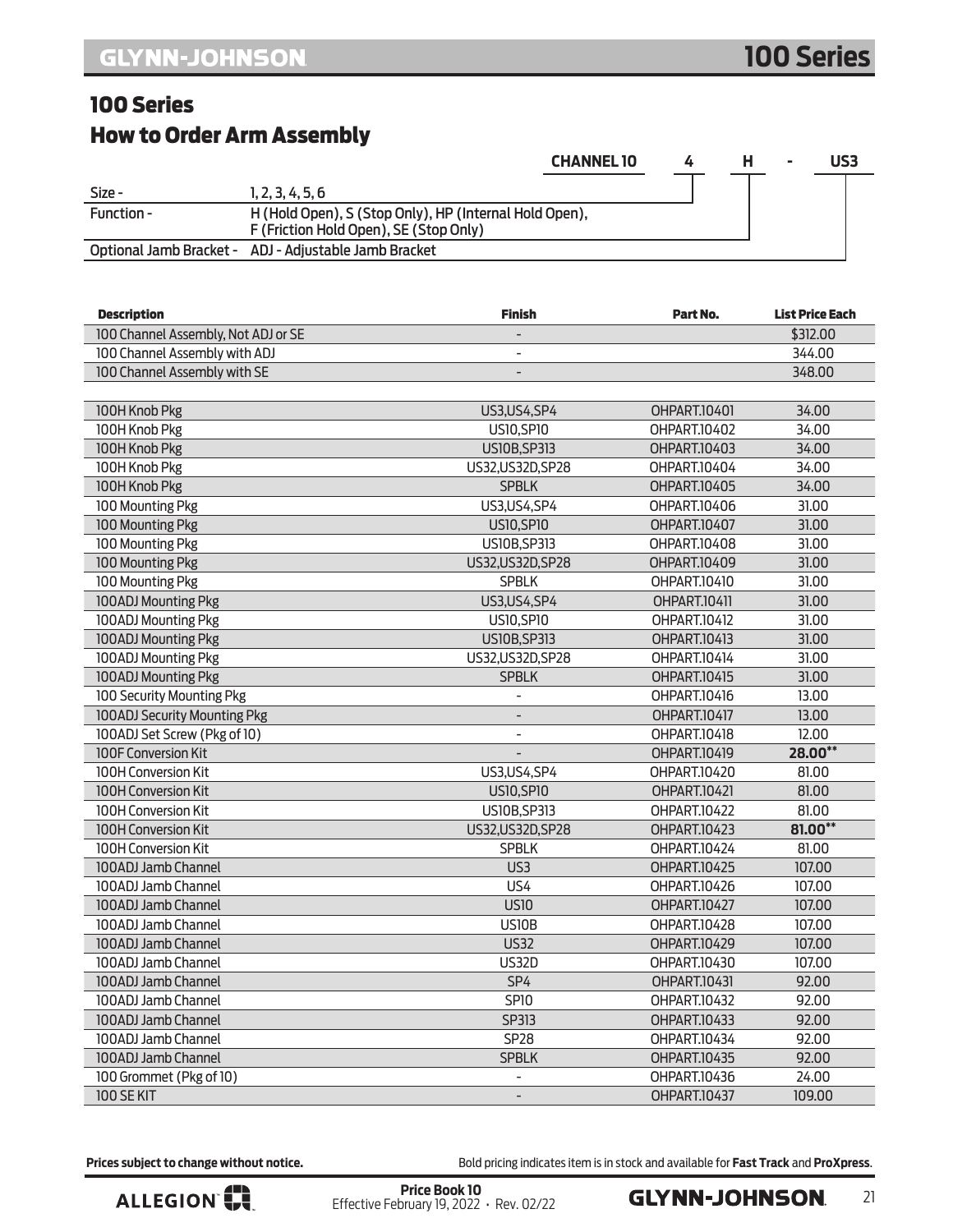## 410/450 Series How to Order Arm Assembly

|            |                                                                           | ARM41/45 |  | US3 |
|------------|---------------------------------------------------------------------------|----------|--|-----|
| Size -     | 1, 2, 3, 4, 5                                                             |          |  |     |
| Function - | H (Hold Open), S (Stop Only)<br>F (Friction Hold Open), SE (Stop Only)    |          |  |     |
| Finish -   | US3, US4, US10, US10B, US32, US32D, 652,<br>SP4, SP10, SP313, SP28, SPBLK |          |  |     |
|            |                                                                           |          |  |     |

| <b>Description</b>   | <b>Finish</b>   | <b>List Price Each</b> |
|----------------------|-----------------|------------------------|
| 410/450 Arm Assembly | US <sub>3</sub> | \$138.00               |
| 410/450 Arm Assembly | US <sub>4</sub> | 119.00                 |
| 410/450 Arm Assembly | <b>US10</b>     | 122.00                 |
| 410/450 Arm Assembly | US10B           | 128.00                 |
| 410/450 Arm Assembly | <b>US32</b>     | 138.00                 |
| 410/450 Arm Assembly | US32D           | 116.00                 |
| 410/450 Arm Assembly | 652             | 81.00                  |
| 410/450 Arm Assembly | SP <sub>4</sub> | 81.00                  |
| 410/450 Arm Assembly | <b>SP10</b>     | 81.00                  |
| 410/450 Arm Assembly | SP313           | 81.00                  |
| 410/450 Arm Assembly | <b>SP28</b>     | 81.00                  |
| 410/450 Arm Assembly | <b>SPBLK</b>    | 81.00                  |

## How to Order Channel Assembly

|            |                                                                           | <b>CHANNEL</b> | 41 | 4 | <b>US10</b> |
|------------|---------------------------------------------------------------------------|----------------|----|---|-------------|
| Model -    | 41 (410 Series), 45 (450 Series)                                          |                |    |   |             |
| Size -     | 1, 2, 3, 4, 5                                                             |                |    |   |             |
| Function - | H (Hold Open), S (Stop Only),<br>F (Friction Hold Open), SE (Stop Only)   |                |    |   |             |
| Finish -   | US3, US4, US10, US10B, US32, US32D, 652,<br>SP4, SP10, SP313, SP28, SPBLK |                |    |   |             |

| <b>Description</b>           | <b>Finish</b>   | <b>List Price Each</b> |
|------------------------------|-----------------|------------------------|
| 450 Channel Assembly, Not SE | US3             | \$197.00               |
| 450 Channel Assembly, Not SE | US4             | 173.00                 |
| 450 Channel Assembly, Not SE | <b>US10</b>     | 173.00                 |
| 450 Channel Assembly, Not SE | US10B           | 183.00                 |
| 450 Channel Assembly, Not SE | <b>US32</b>     | 197.00                 |
| 450 Channel Assembly, Not SE | <b>US32D</b>    | 165.00                 |
| 450 Channel Assembly, Not SE | 652             | 120.00                 |
| 450 Channel Assembly, Not SE | SP <sub>4</sub> | 120.00                 |
| 450 Channel Assembly, Not SE | <b>SP10</b>     | 120.00                 |
| 450 Channel Assembly, Not SE | SP313           | 120.00                 |
| 450 Channel Assembly, Not SE | <b>SP28</b>     | 120.00                 |
| 450 Channel Assembly, Not SE | <b>SPBLK</b>    | 120.00                 |
| 450SE Channel Assembly       | US3             | 229.00                 |
| 450SE Channel Assembly       | US4             | 205.00                 |
| 450SE Channel Assembly       | <b>US10</b>     | 205.00                 |
| 450SE Channel Assembly       | US10B           | 215.00                 |
| 450SE Channel Assembly       | <b>US32</b>     | 229.00                 |
| 450SE Channel Assembly       | US32D           | 198.00                 |
|                              |                 |                        |

*\*\*Note: Items not available in ProXpress*

Bold pricing indicates item is in stock and available for **Fast Track** and **ProXpress**. **Prices subject to change without notice.** 

Effective February 19, 2022 • Rev. 02/22

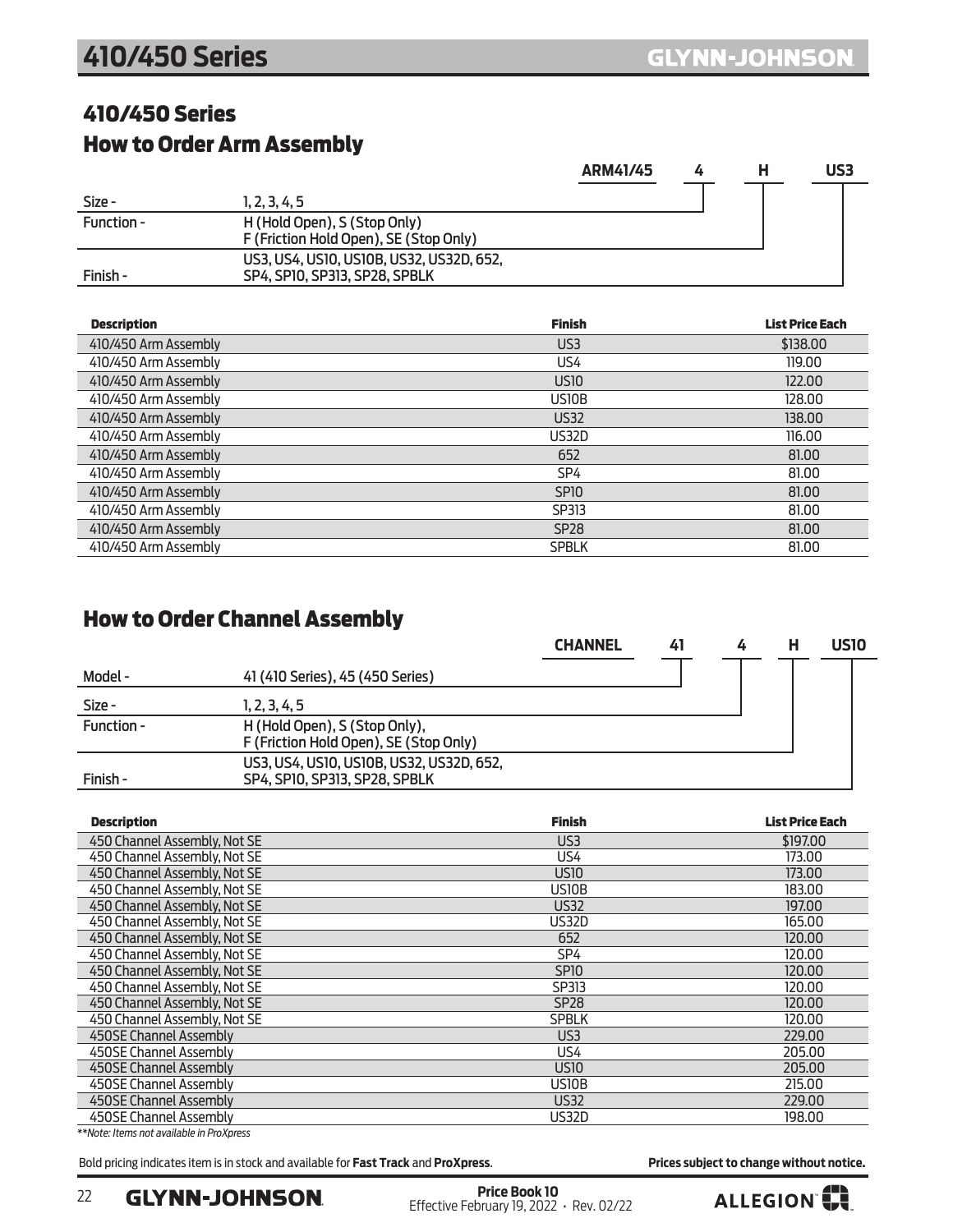## **410/450 Series**

## 410/450 Series (continued)

| <b>Description</b>                                                       | <b>Finish</b>                            | Part No.                     | <b>List Price Each</b> |
|--------------------------------------------------------------------------|------------------------------------------|------------------------------|------------------------|
| 450SE Channel Assembly                                                   | 652                                      |                              | \$153.00               |
| 450SE Channel Assembly                                                   | SP4                                      |                              | 153.00                 |
| 450SE Channel Assembly                                                   | SPIO                                     |                              | 153.00                 |
| 450SE Channel Assembly                                                   | <b>SP313</b>                             |                              | 153.00                 |
| 450SE Channel Assembly                                                   | <b>SP28</b>                              |                              | 153.00                 |
| 450SE Channel Assembly                                                   | <b>SPBLK</b>                             |                              | 153.00                 |
| 410 Channel Assembly, Not SE                                             | $\overline{\phantom{a}}$                 |                              | 83.00                  |
| 410SE Channel Assembly                                                   | $\overline{\phantom{a}}$                 |                              | 116.00                 |
|                                                                          |                                          |                              |                        |
| 450 Series Angle Jamb Bracket Kit                                        | US3                                      |                              | 63.00                  |
| 450 Series Angle Jamb Bracket Kit                                        | US <sub>4</sub>                          |                              | 63.00                  |
| 450 Series Angle Jamb Bracket Kit                                        | <b>US10</b>                              |                              | 63.00                  |
| 450 Series Angle Jamb Bracket Kit                                        | <b>US10B</b>                             |                              | 63.00                  |
| 450 Series Angle Jamb Bracket Kit                                        | <b>US26</b>                              | AJK.1039                     | 63.00                  |
| 450 Series Angle Jamb Bracket Kit                                        | <b>US26D</b>                             | AJK.1040                     | 63.00                  |
| 450 Series Angle Jamb Bracket Kit                                        | SP4                                      | AJK.1045                     | 63.00                  |
| 450 Series Angle Jamb Bracket Kit                                        | <b>SP10</b>                              | AJK.1043                     | 63.00                  |
| 450 Series Angle Jamb Bracket Kit                                        | <b>SP313</b><br><b>SP28</b>              | AJK.1044<br>AJK.1042         | 63.00<br>63.00         |
| 450 Series Angle Jamb Bracket Kit                                        | <b>BLK</b>                               | AJK.1041                     | 63.00                  |
| 450 Series Angle Jamb Bracket Kit<br>450-13/16" Shim Kit                 | US3                                      |                              | 20.00                  |
| 450-13/16" Shim Kit                                                      | $\overline{US4}$                         |                              | 20.00                  |
| 450-13/16" Shim Kit                                                      | <b>US32</b>                              | <b>SHK.1002</b>              | 20.00                  |
| 450-13/16" Shim Kit                                                      | <b>US32D</b>                             | SHK.1001                     | 20.00                  |
| 450-13/16" Shim Kit                                                      | SP4                                      | SHK.1003                     | 20.00                  |
| 450-13/16" Shim Kit                                                      | <b>SP10</b>                              | SHK.1004                     | 20.00                  |
| 450-13/16" Shim Kit                                                      | <b>SP313</b>                             | SHK.1006                     | 20.00                  |
| 450-13/16" Shim Kit                                                      | <b>SP28</b>                              | SHK.1005                     | 20.00                  |
| 450-13/16" Shim Kit                                                      | <b>BLK</b>                               | SHK.1007                     | 20.00                  |
| 450-2 3/8" Shim Kit                                                      | U <sub>S3</sub>                          |                              | 33.00                  |
| 450-2 3/8" Shim Kit                                                      | US4                                      |                              | 33.00                  |
| 450-2 3/8" Shim Kit                                                      | $\overline{US32}$                        | <b>SHK.1009</b>              | 33.00                  |
| 450-2 3/8" Shim Kit                                                      | <b>US32D</b>                             | <b>SHK.1008</b>              | 33.00                  |
| 450-2 3/8" Shim Kit                                                      | SP4                                      | SHK.1010                     | 33.00                  |
| 450-2 3/8" Shim Kit                                                      | <b>SP10</b>                              | SHK.1011                     | 33.00                  |
| 450-2 3/8" Shim Kit                                                      | SP313                                    | SHK.1013                     | 33.00                  |
| 450-2 3/8" Shim Kit                                                      | <b>SP28</b>                              | SHK.1012                     | 33.00                  |
| 450-2 3/8" Shim Kit                                                      | <b>BLK</b>                               | SHK.1014                     | 33.00                  |
| 450-3 9/16" Shim Kit                                                     | $\overline{US3}$                         |                              | 40.00                  |
| 450-3 9/16" Shim Kit<br>450-3 9/16" Shim Kit                             | $\overline{US4}$<br>$\overline{US32}$    | <b>SHK.1016</b>              | 40.00<br>40.00         |
| 450-3 9/16" Shim Kit                                                     | <b>US32D</b>                             | SHK.1015                     | 40.00                  |
| 450-3 9/16" Shim Kit                                                     | SP4                                      | <b>SHK.1017</b>              | 40.00                  |
| 450-3 9/16" Shim Kit                                                     | <b>SP10</b>                              | SHK.1018                     | 40.00                  |
| 450-3 9/16" Shim Kit                                                     | <b>SP313</b>                             | <b>SHK.1020</b>              | 40.00                  |
| 450-3 9/16" Shim Kit                                                     | <b>SP28</b>                              | SHK.1019                     | 40.00                  |
| 450-3 9/16" Shim Kit                                                     | <b>BLK</b>                               | SHK.1021                     | 40.00                  |
| 410/450 New Style End Cap*                                               | $\overline{\phantom{a}}$                 | OHPART.10516                 | 13.00                  |
| 410/450 New Style End Cap Assy *                                         | $\overline{\phantom{a}}$                 | <b>OHPART.10517</b>          | 15.00                  |
| 450 Mounting Pkg, 13/4" Door                                             | US3,US4,SP4                              | OHPART.10518                 | 13.00                  |
| 450 Mounting Pkg, 13/4" Door                                             | <b>US10, SP10</b>                        | <b>OHPART.10519</b>          | 13.00                  |
| 450 Mounting Pkg, 13/4" Door                                             | <b>US10B, SP313</b>                      | OHPART.10520                 | 13.00                  |
| 450 Mounting Pkg, 13/4" Door                                             | US32, US32D, 652, SP28                   | <b>OHPART.10521</b>          | 13.00                  |
| 450 Mounting Pkg, 13/4" Door                                             | <b>SPBLK</b>                             | <b>OHPART.10522</b>          | 13.00                  |
| 450 Security Mounting Pkg, 13/4" Door                                    |                                          | <b>OHPART.10523</b>          | 32.00                  |
| 450 Mounting Pkg, Up to 2 1/4" Door                                      | US3, US4, SP4                            | OHPART.10524                 | 26.00                  |
| 450 Mounting Pkg, Up to 2 1/4" Door                                      | <b>US10, SP10</b>                        | <b>OHPART.10525</b>          | 26.00                  |
| 450 Mounting Pkg, Up to 21/4" Door                                       | <b>US10B, SP313</b>                      | OHPART.10526                 | 26.00                  |
| 450 Mounting Pkg, Up to 21/4" Door                                       | US32, US32D, 652, SP28                   | <b>OHPART.10527</b>          | 26.00                  |
| 450 Mounting Pkg, Up to 21/4" Door                                       | <b>SPBLK</b>                             | OHPART.10528                 | 26.00                  |
| 450 Mounting Pkg, Up to 13/8" Door<br>450 Mounting Pkg, Up to 13/8" Door | <b>US3, US4, SP4</b>                     | OHPART.10529<br>OHPART.10530 | 47.00<br>47.00         |
| 450 Mounting Pkg, Up to 13/8" Door                                       | <b>US10, SP10</b><br><b>USIOB, SP313</b> | <b>OHPART.10531</b>          | 47.00                  |
| 450 Mounting Pkg, Up to 13/8" Door                                       | US32, US32D, 652, SP28                   | <b>OHPART.10532</b>          | 47.00                  |
| 450 Mounting Pkg, Up to 13/8" Door                                       | <b>SPBLK</b>                             | <b>OHPART.10533</b>          | 47.00                  |
|                                                                          |                                          |                              |                        |

\* Note: Old style units were built before December 2002, End Cap has Mounting Hole in the End Cap. New style units were built starting December 2002, the End Cap goes into the channel and the mounting hole goes through both the channel & End Cap.

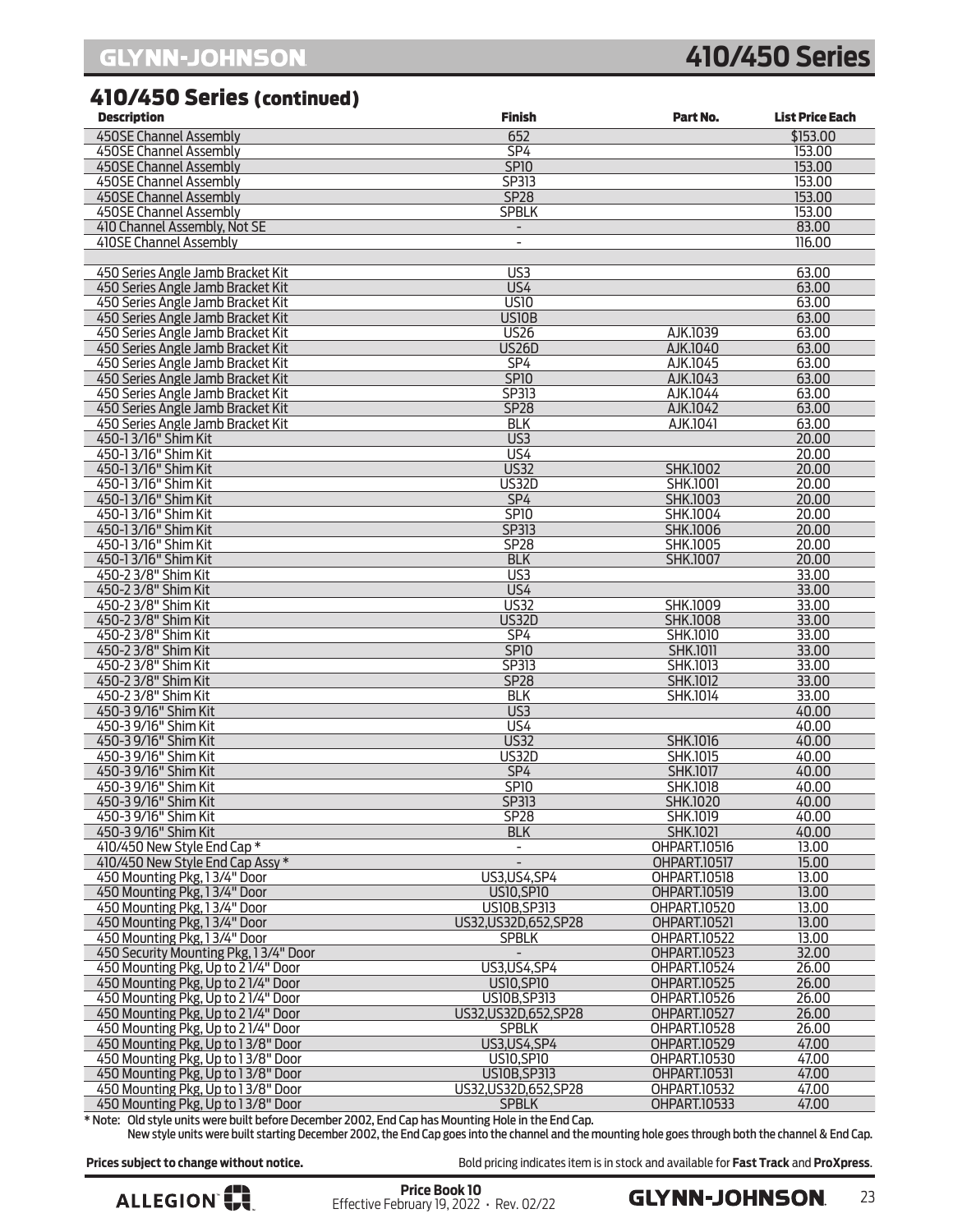## 410/450 Series (continued)

| <b>Description</b>                        | <b>Finish</b>          | Part No.            | <b>List Price Each</b> |
|-------------------------------------------|------------------------|---------------------|------------------------|
| 410 Old Style Mounting Pkg *              | <b>US3, US4, SP4</b>   | <b>OHPART.10534</b> | \$20.00                |
| 410 Old Style Mounting Pkg *              | <b>US10, SP10</b>      | OHPART.10535        | 20.00                  |
| 410 Old Style Mounting Pkg *              | <b>US10B, SP313</b>    | OHPART.10536        | 20.00                  |
| 410 Old Style Mounting Pkg *              | US32.US32D.652.SP28    | OHPART.10537        | 20.00                  |
| 410 Old Style Mounting Pkg *              | <b>SPBLK</b>           | <b>OHPART.10538</b> | 20.00                  |
| 410 New Style Mounting Pkg *              | US3, US4, SP4          | OHPART.10539        | 28.00                  |
| 410 New Style Mounting Pkg *              | <b>US10.SP10</b>       | OHPART.10540        | 28.00                  |
| 410 New Style Mounting Pkg *              | <b>US10B, SP313</b>    | OHPART.10541        | 28.00                  |
| 410 New Style Mounting Pkg *              | US32, US32D, 652, SP28 | <b>OHPART.10542</b> | 28.00                  |
| 410 New Style Mounting Pkg *              | <b>SPBLK</b>           | OHPART.10543        | 28.00                  |
| 410 New Security Mounting Pkg             |                        | OHPART.10554        | 25.00                  |
| 450 Angle Screw Pkg                       | US3, US4, SP4          | OHPART.10556        | 13.00                  |
| 450 Angle Screw Pkg                       | <b>US10, SP10</b>      | <b>OHPART.10557</b> | 13.00                  |
| 450 Angle Screw Pkg                       | <b>US10B, SP313</b>    | OHPART.10558        | 13.00                  |
| 450 Angle Screw Pkg                       | US32, US32D, SP28      | <b>OHPART.10559</b> | 13.00                  |
| 450 Angle Screw Pkg                       | <b>SPBLK</b>           | OHPART.10560        | 13.00                  |
| 410 Old Security Mounting Pkg, 13/4" Door |                        | <b>OHPART.10555</b> | 25.00                  |
| 410/450 Hold Open Conversion Kit          |                        | OHPART.10544        | 45.00                  |
| 410/450 Friction Hold Open Conversion Kit |                        | <b>OHPART.10545</b> | 34.00                  |
| 450 SE Old Style Conversion Kit *         | US3, US4, SP4          | OHPART.10546        | 45.00                  |
| 450 SE Old Style Conversion Kit *         | <b>US10, SP10</b>      | OHPART.10547        | 45.00                  |
| 450 SE Old Style Conversion Kit *         | <b>USIOB, SP313</b>    | OHPART.10548        | 45.00                  |
| 450 SE Old Style Conversion Kit *         | <b>US32</b>            | OHPART.10549        | 45.00                  |
| 450 SE Old Style Conversion Kit *         | US32D,652,SP28         | OHPART.10550        | 45.00                  |
| 450 SE Old Style Conversion Kit *         | <b>SPBLK</b>           | <b>OHPART.10551</b> | 45.00                  |
| 410 SE Old Style Conversion Kit *         |                        | OHPART.10552        | 40.00                  |
| 410/450 SE New Style Conversion Kit *     |                        | <b>OHPART.10553</b> | 40.00                  |

\* Note: Old style units were built before December 2002, End Cap has Mounting Hole in the End Cap.

New style units were built starting December 2002, the End Cap goes into the channel and the mounting hole goes through both the channel & End Cap.

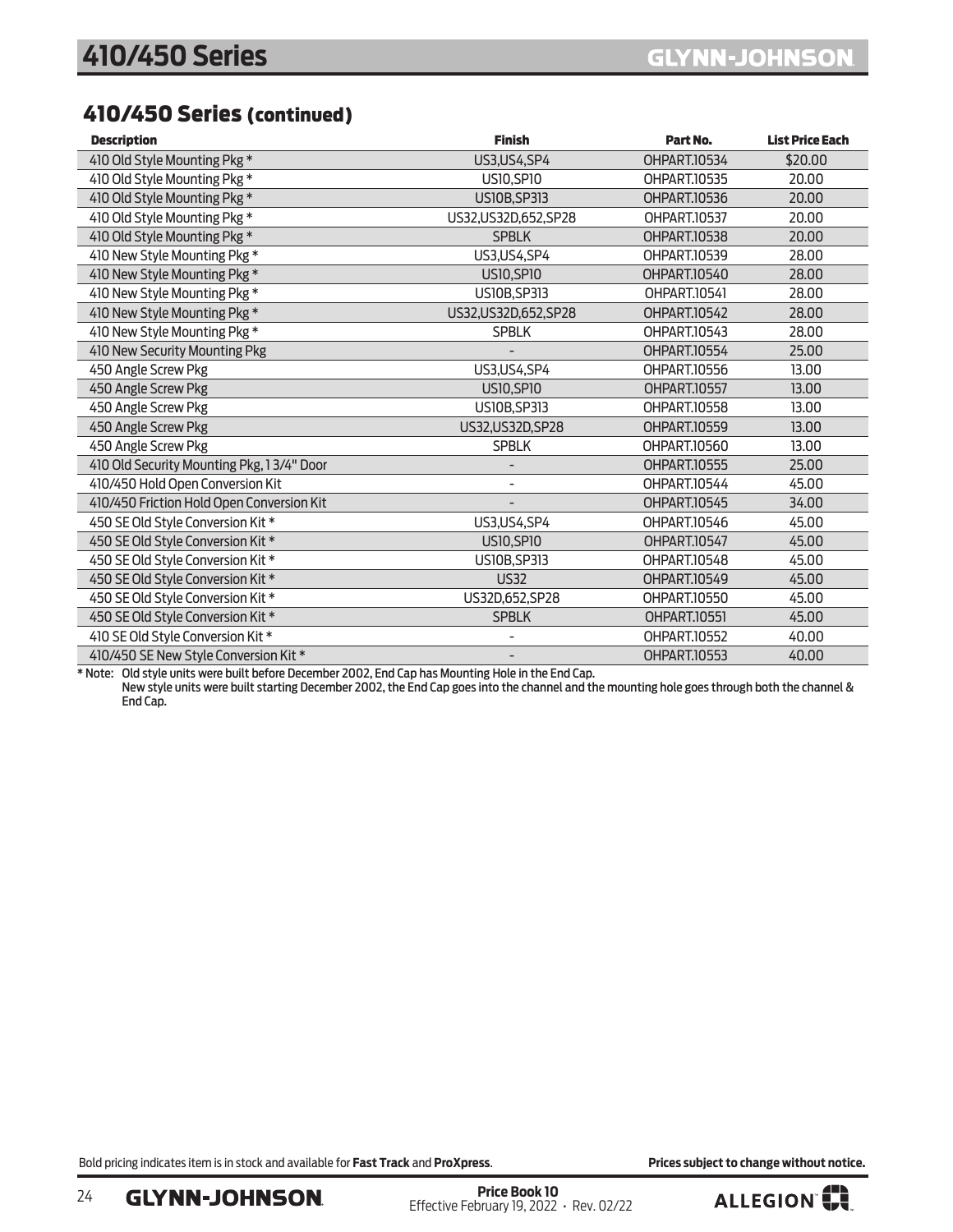**Prices subject to change without notice. Bold pricing indicates item is in stock and available for <b>Fast Track** and **ProXpress**.

**Price Book 10**<br>Effective February 19, 2022 • Rev. 02/22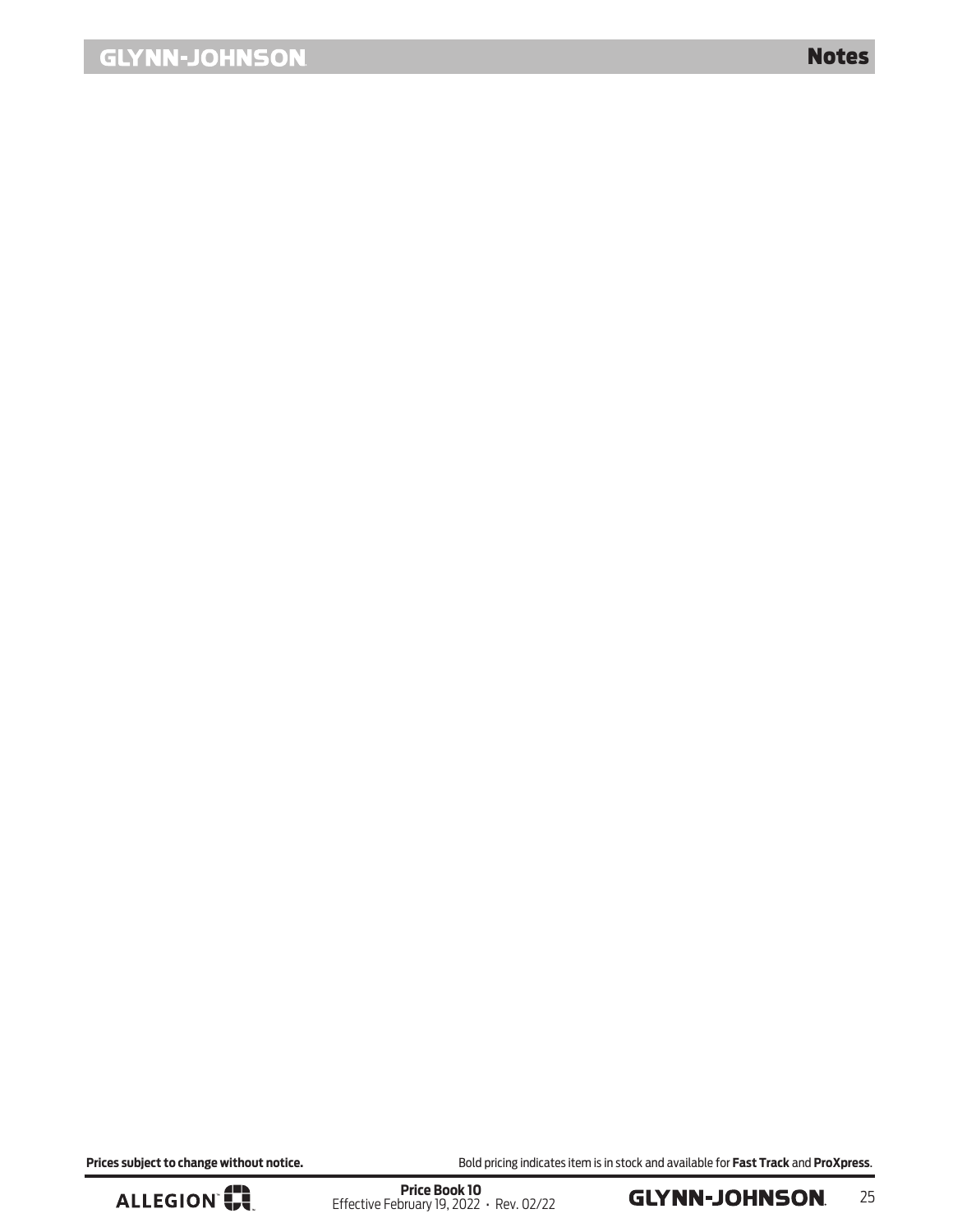**Prices subject to change without notice.**

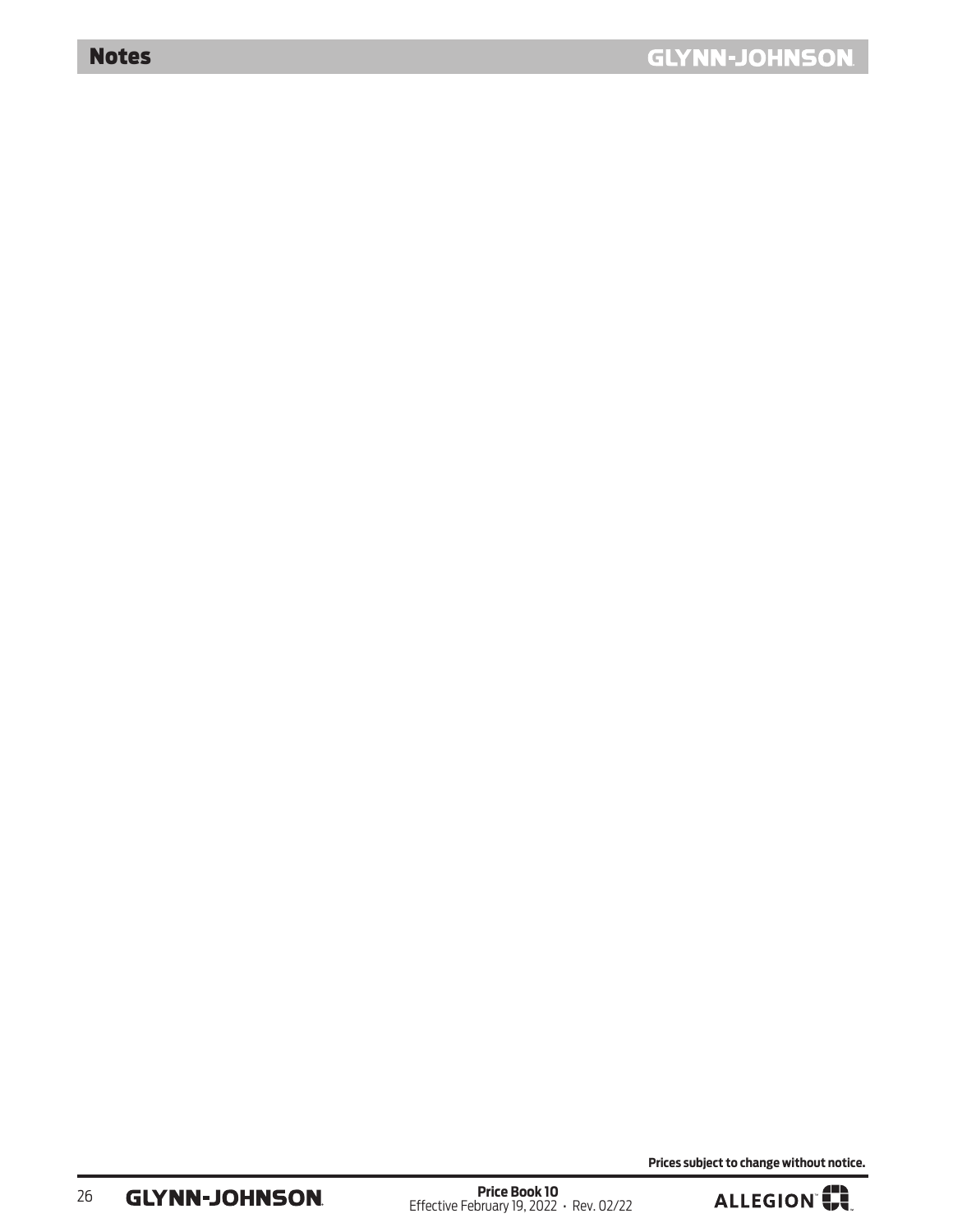## **GLYNN-JOHNSON**

 **Prices subject to change without notice.**